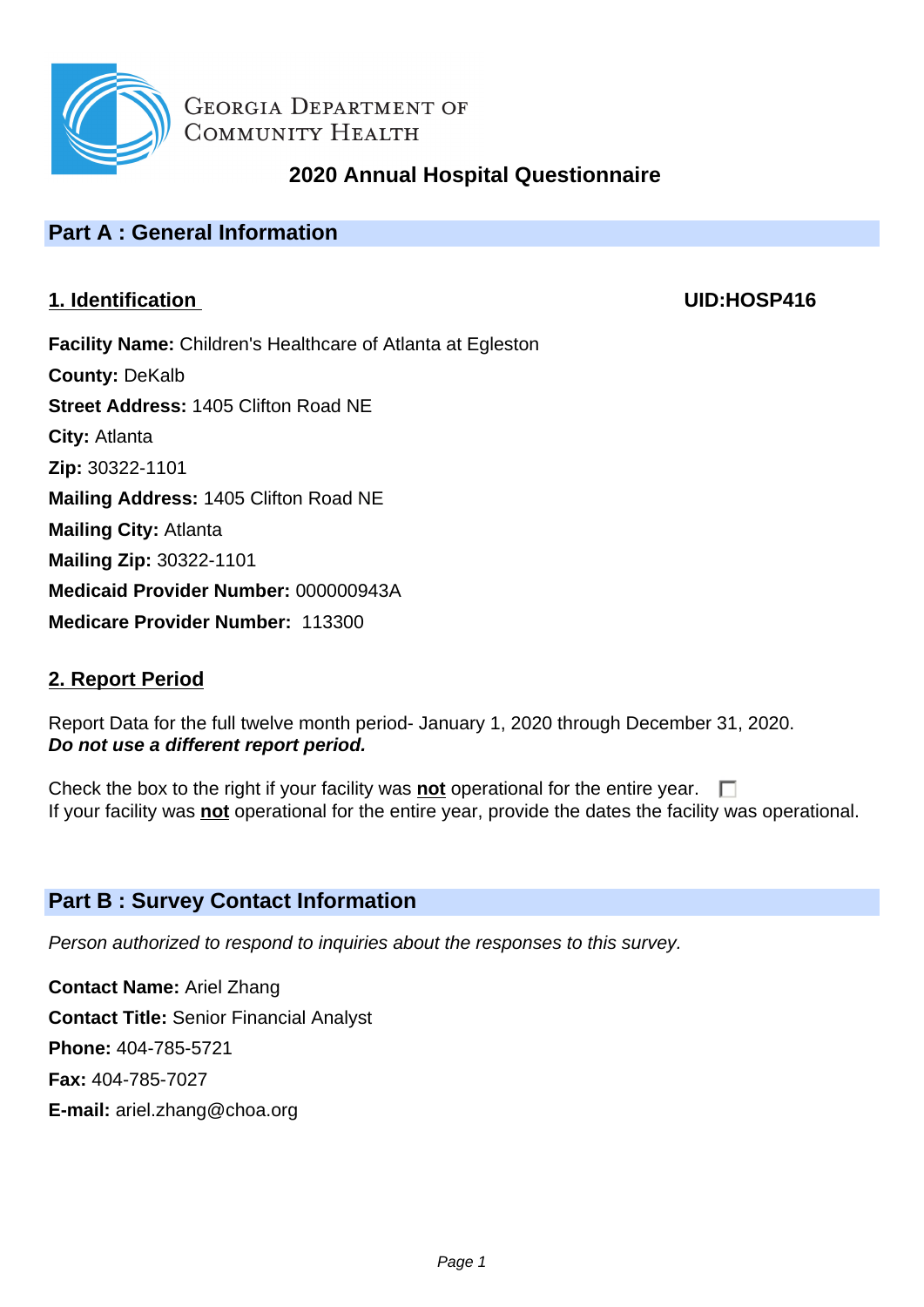### **1. Ownership, Operation and Management**

As of the last day of the report period, indicate the operation/management status of the facility and provide the effective date. Using the drop-down menus, select the organization type. If the category is not applicable, the form requires you only to enter Not Applicable in the legal name field. You must enter something for each category.

#### **A. Facility Owner**

| <b>Full Legal Name (Or Not Applicable)</b>       | <b>Organization Type</b> | <b>Effective Date</b> |
|--------------------------------------------------|--------------------------|-----------------------|
| Eqleston Children's Hospital at Emory University | Not for Profit           | 2/1/1998              |

# **B. Owner's Parent Organization**

| <b>Full Legal Name (Or Not Applicable)</b> | <b>Organization Type</b> | <b>Effective Date</b> |
|--------------------------------------------|--------------------------|-----------------------|
| Children's Healthcare of Atlanta           | Not for Profit           | 2/1/1998              |

### **C. Facility Operator**

| <b>Full Legal Name (Or Not Applicable)</b> | <b>Organization Type</b> | <b>Effective Date</b> |
|--------------------------------------------|--------------------------|-----------------------|
| N/A                                        |                          |                       |

# **D. Operator's Parent Organization**

|     | <b>Organization Type</b> | <b>Effective Date</b> |
|-----|--------------------------|-----------------------|
| N/A |                          |                       |

# **E. Management Contractor**

| <b>Full Legal Name (Or Not Applicable)</b> | <b>Organization Type</b> | <b>Effective Date</b> |
|--------------------------------------------|--------------------------|-----------------------|
| IN/A                                       |                          |                       |

#### **F. Management's Parent Organization**

| <b>Full Legal Name (Or Not Applicable)</b> | <b>Organization Type</b> | <b>Effective Date</b> |
|--------------------------------------------|--------------------------|-----------------------|
| N/A                                        |                          |                       |

#### **2. Changes in Ownership, Operation or Management**

Check the box to the right if there were any changes in the ownership, operation, or management of the facility during the report period or since the last day of the Report Period.  $\Box$ If checked, please explain in the box below and include effective dates.

**3.** Check the box to the right if your facility is part of a health care system  $\overline{\mathbf{v}}$ **Name:** Children's Healthcare of Atlanta **City:** Atlanta **State:** GA

**4.** Check the box to the right if your hospital is a division or subsidiary of a holding company.  $\Box$ **Name: City: State:**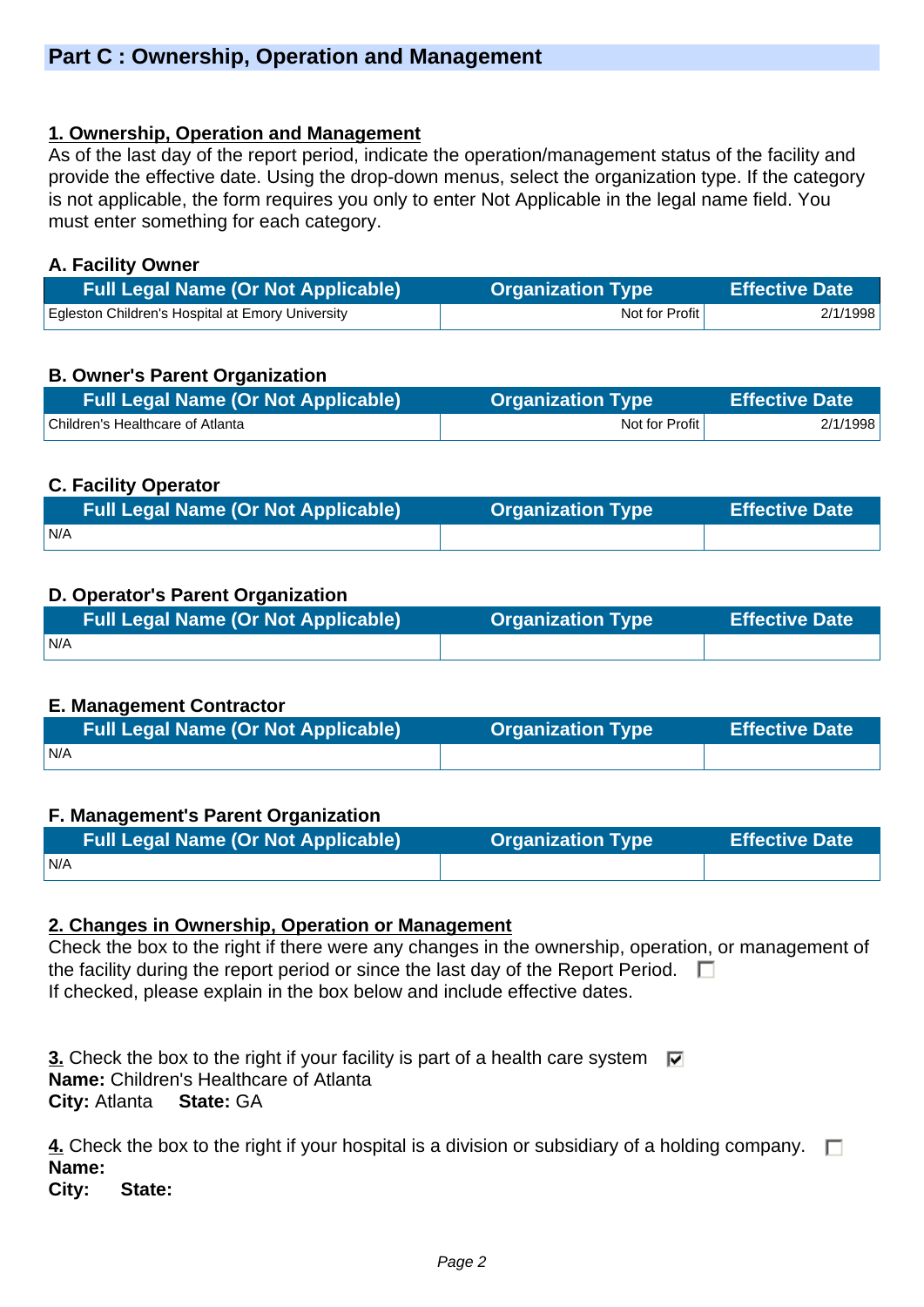**5.** Check the box to the right if the hospital itself operates subsidiary corporations  $\Box$ **Name:** 

**City: State:** 

**<u>6.</u>** Check the box to the right if your hospital is a member of an alliance.  $\Box$ **Name:** 

**City: State:** 

**7.** Check the box to the right if your hospital is a participant in a health care network  $\overline{M}$ **Name:** The Children's Care Network, Inc. **City:** Atlanta **State:** GA

**8.** Check the box to the right if the hospital has a policy or policies and a peer review process related to medical errors.  $\nabla$ 

**9.** Check the box to the right if the hospital owns or operates a primary care physician group practice.  $\Box$ 

#### **10a. Managed Care Information: Formal Written Contract**

Does the hospital have a formal written contract that specifies the obligations of each party with each of the following? (check the appropriate boxes)

- 1. Health Maintenance Organization(HMO)  $\overline{M}$
- 2. Preferred Provider Organization(PPO)
- 3. Physician Hospital Organization(PH0)
- 4. Provider Service Organization(PSO)
- 5. Other Managed Care or Prepaid Plan

#### **10b. Managed Care Information: Insurance Products**

Check the appropriate boxes to indicate if any of the following insurance products have been developed by the hospital, health care system, network, or as a joint venture with an insurer:

| <b>Type of Insurance Product</b> | <b>Hospital</b> | <b>Health Care System</b> | <b>Network</b> | Joint Venture with Insurer |
|----------------------------------|-----------------|---------------------------|----------------|----------------------------|
| Health Maintenance Organization  |                 |                           |                |                            |
| Preferred Provider Organization  |                 |                           |                |                            |
| Indemnity Fee-for-Service Plan   |                 |                           |                |                            |
| Another Insurance Product Not    |                 |                           |                |                            |
| Listed Above                     |                 |                           |                |                            |

#### **11. Owner or Owner Parent Based in Another State**

If the owner or owner parent at Part C, Question 1(A&B) is an entity based in another state please report the location in which the entity is based. (City and State)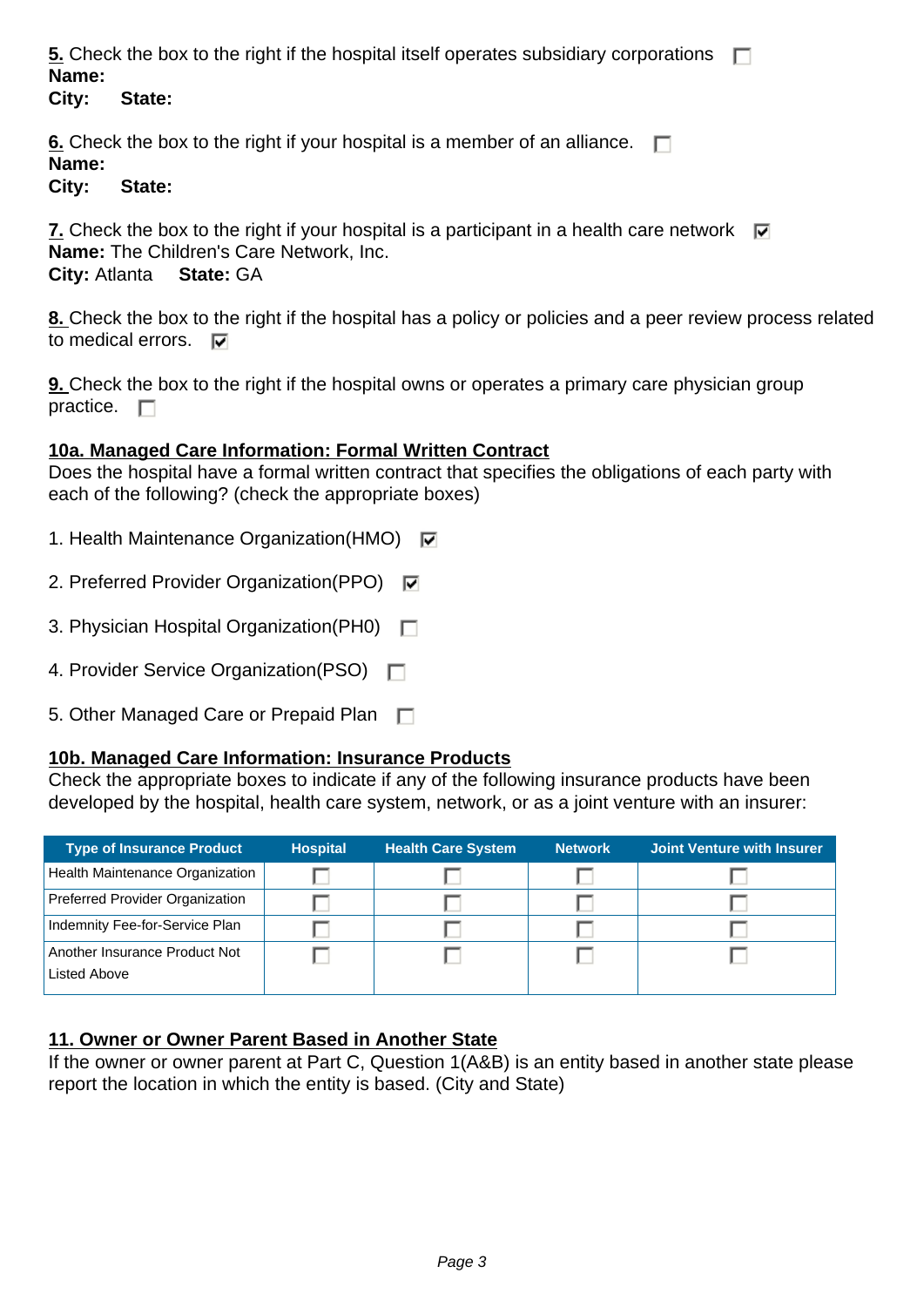# **Part D : Inpatient Services**

# **1. Utilization of Beds as Set Up and Staffed(SUS):**

Please indicate the following information. Dod not include newborn and neonatal services. Do not include long-term care untits, such as Skilled Nursing Facility beds, if not licensed as hospital beds. If your facility is approved for LTCH beds report them below.

| <b>Category</b>         | <b>SUS Beds</b> | <b>Admissions</b> | <b>Inpatient Days</b> | <b>Discharges</b> | <b>Discharge Days</b> |
|-------------------------|-----------------|-------------------|-----------------------|-------------------|-----------------------|
| Obstetrics (no GYN,     | $\mathbf 0$     | 0                 | 0                     | 0                 | 0                     |
| include LDRP)           |                 |                   |                       |                   |                       |
| Pediatrics (Non ICU)    | 202             | 6,869             | 45,189                | 8,498             | 45,579                |
| Pediatric ICU           | 46              | 1,733             | 9,363                 | 916               | 9,845                 |
| Gynecology (No OB)      | $\mathbf 0$     | 0                 | 0                     | $\mathbf 0$       | $\Omega$              |
| <b>General Medicine</b> | 0               | $\pmb{0}$         | 0                     | $\mathbf 0$       | $\mathbf 0$           |
| <b>General Surgery</b>  | 0               | $\pmb{0}$         | 0                     | $\mathbf 0$       | 0                     |
| Medical/Surgical        | 0               | $\mathbf 0$       | 0                     | 0                 | 0                     |
| <b>Intensive Care</b>   | 0               | 0                 | 0                     | $\mathbf 0$       | $\mathbf 0$           |
| Psychiatry              | $\mathbf 0$     | $\pmb{0}$         | 0                     | $\mathbf 0$       | $\mathbf 0$           |
| Substance Abuse         | $\mathbf 0$     | 0                 | 0                     | $\mathbf 0$       | $\mathbf 0$           |
| <b>Adult Physical</b>   | 0               | 0                 | 0                     | $\Omega$          | $\mathbf 0$           |
| Rehabilitation (18 &    |                 |                   |                       |                   |                       |
| Up)                     |                 |                   |                       |                   |                       |
| Pediatric Physical      | 0               | $\mathbf 0$       | 0                     | $\Omega$          | $\Omega$              |
| Rehabilitation (0-17)   |                 |                   |                       |                   |                       |
| <b>Burn Care</b>        | 0               | 0                 | 0                     | $\mathbf 0$       | $\mathbf 0$           |
| Swing Bed (Include All  | 0               | 0                 | 0                     | $\mathbf 0$       | 0                     |
| Utilization)            |                 |                   |                       |                   |                       |
| Long Term Care          | $\mathbf 0$     | $\mathbf 0$       | 0                     | $\mathbf 0$       | $\mathbf 0$           |
| Hospital (LTCH)         |                 |                   |                       |                   |                       |
| CICU                    | 32              | 693               | 8,033                 | 54                | 8,593                 |
|                         | 0               | $\pmb{0}$         | 0                     | $\mathbf 0$       | $\Omega$              |
|                         | 0               | 0                 | $\Omega$              | $\Omega$          | $\Omega$              |
| <b>Total</b>            | 280             | 9,295             | 62,585                | 9,468             | 64,017                |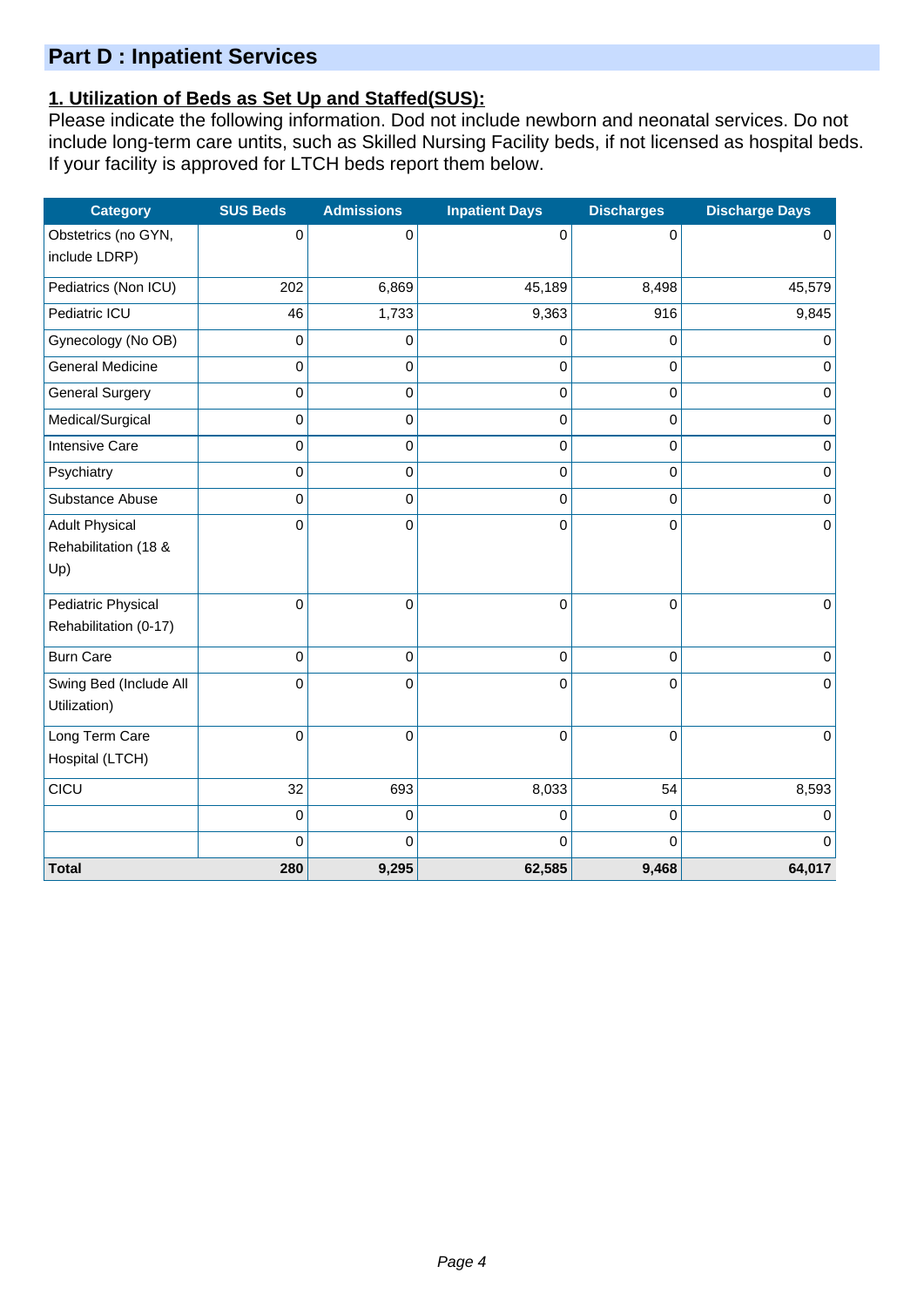# **2. Race/Ethnicity**

Please report admissions and inpatient days for the hospital by the following race and ethnicity categories. Exclude newborn and neonatal.

| <b>Race/Ethnicity</b>         | <b>Admissions</b> | <b>Inpatient Days</b> |
|-------------------------------|-------------------|-----------------------|
| American Indian/Alaska Native | 8                 | 25                    |
| Asian                         | 258               | 1,748                 |
| Black/African American        | 4,533             | 30.449                |
| Hispanic/Latino               | 1,073             | 8,162                 |
| Pacific Islander/Hawaiian     | 13                | 90                    |
| White                         | 3,134             | 20,217                |
| Multi-Racial                  | 276               | 1,894                 |
| <b>Total</b>                  | 9,295             | 62,585                |

#### **3. Gender**

Please report admissions and inpatient days by gender. Exclude newborn and neonatal.

| <b>Gender</b> | <b>Admissions</b> | <b>Inpatient Days</b> |
|---------------|-------------------|-----------------------|
| Male          | 4,790             | 32,938                |
| Female        | 4,505             | 29,647                |
| <b>Total</b>  | 9,295             | 62,585                |

### **4. Payment Source**

Please report admissions and inpatient days by primary payment source. Exclude newborn and neonatal.

| <b>Primary Payment Source</b> | <b>Admissions</b> | <b>Inpatient Days</b> |
|-------------------------------|-------------------|-----------------------|
| Medicare                      | 95                | 645                   |
| Medicaid                      | 5,513             | 39,669                |
| Peachare                      | 338               | 1,382                 |
| Third-Party                   | 3,116             | 19,690                |
| Self-Pay                      | 233               | 1,199                 |
| Other                         | 0                 |                       |

# **5. Discharges to Death**

Report the total number of inpatient admissions discharged during the reporting period due to death. 171

#### **6. Charges for Selected Services**

Please report the hospital's average charges as of 12-31-2020 (to the nearest whole dollar).

| <b>Service</b>                                    | <b>Charge</b> |
|---------------------------------------------------|---------------|
| Private Room Rate                                 | 2,428         |
| Semi-Private Room Rate                            |               |
| Operating Room: Average Charge for the First Hour | 10,341        |
| Average Total Charge for an Inpatient Day         | 16.308        |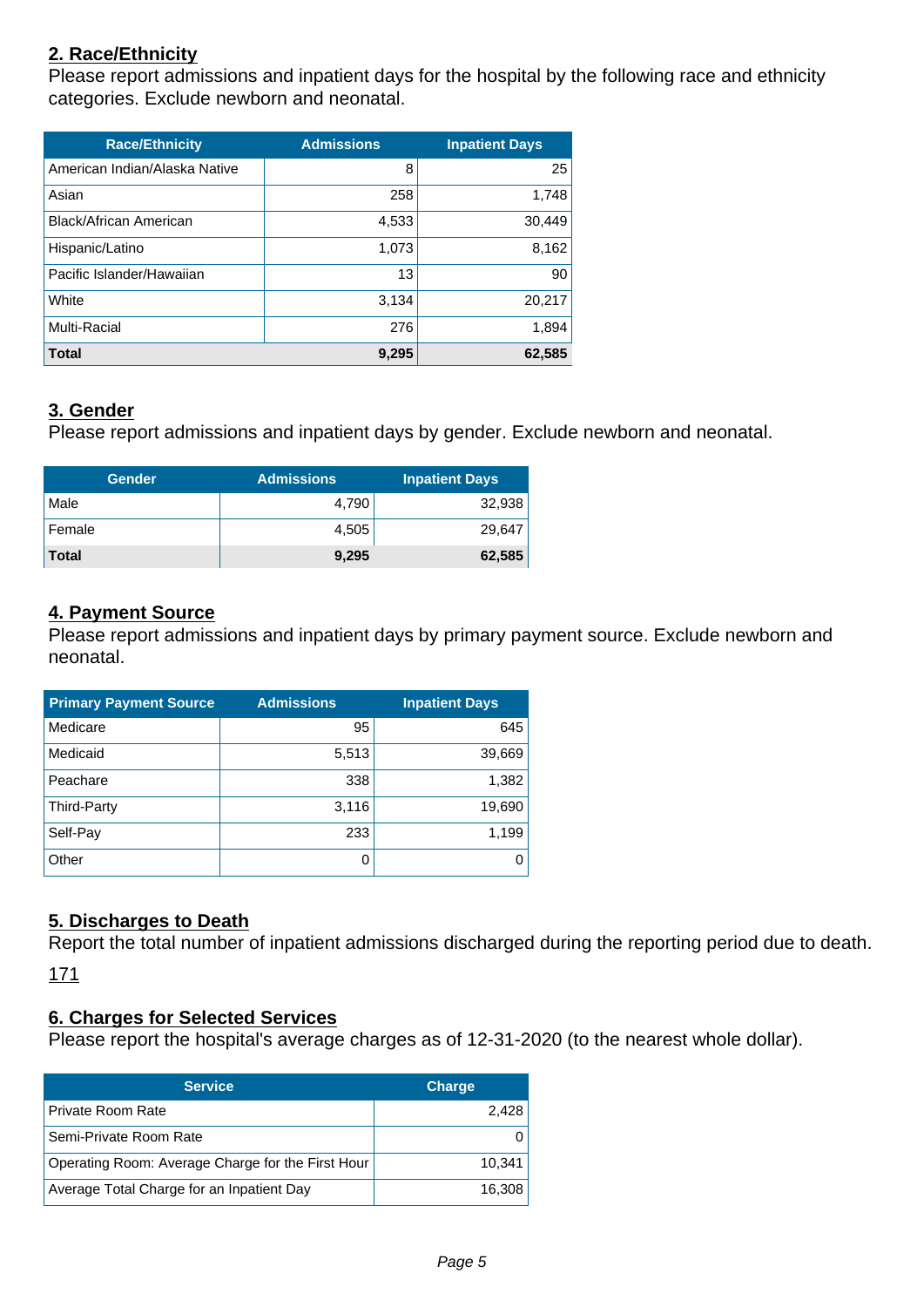# **Part E : Emergency Department and Outpatient Services**

### **1. Emergency Visits**

Please report the number of emergency visits only.

51,477

### **2. Inpatient Admissions from ER**

Please report inpatient admssions to the Hospital from the ER for emergency cases ONLY.

5,506

### **3. Beds Available**

Please report the number of beds available in ER as of the last day of the report period.

45

# **4. Utilization by Specific type of ER bed or room for the report period.**

| <b>Type of ER Bed or Room</b>                                  | <b>Beds</b> | <b>Visits</b> |
|----------------------------------------------------------------|-------------|---------------|
| Beds dedicated for Trauma                                      | 4           | 1,648         |
| Beds or Rooms dedicated for Psychiatric /Substance Abuse cases |             | 0             |
| <b>General Beds</b>                                            | 41          | 49,829        |
|                                                                |             | 0             |
|                                                                |             | 0             |
|                                                                |             | 0             |
|                                                                |             | 0             |

# **5. Transfers**

Please provide the number of Transfers to another institution from the Emergency Department. 983

# **6. Non-Emergency Visits**

Please provide the number of Outpatient/Clinic/All Other Non-Emergency visits to the hospital.

176,419

# **7. Observation Visits/Cases**

Please provide the total number of Observation visits/cases for the entire report period.

5,349

# **8. Diverted Cases**

Please provide the number of cases your ED diverted while on Ambulance Diversion for the entire report period.

2

# **9. Ambulance Diversion Hours**

Please provide the total number of Ambulance Diversion hours for your ED for the entire report period

7.00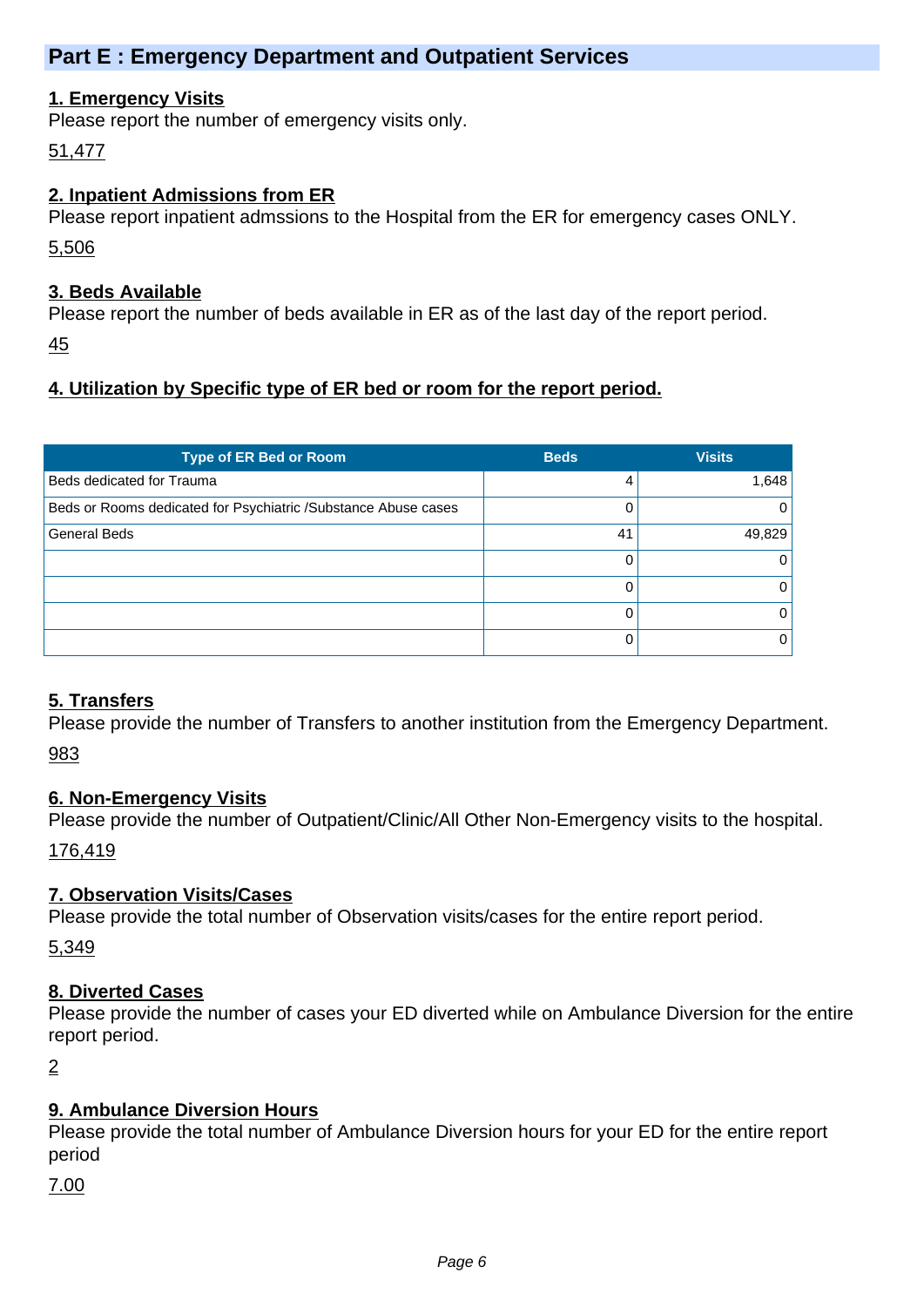#### **10. Untreated Cases**

Please provide the number of patients who sought care in your ED but who left without or before being treated. Do not include patients who were transferred or cases that were diverted.

251

# **Part F : Services and Facilities**

# **1a. Services and Facilities**

Please report services offered onsite for in-house and contract services as requested. Please reflect the status of the service during the report period. (Use the blank lines to specify other services.)

| Site Codes |                                                   |
|------------|---------------------------------------------------|
|            | $1 - \ln$ House $\Gamma$ Drovided by the Hospital |

- 1 = In-House Provided by the Hospital 1 = On-Going  $2 =$  Contract - Provided by a contractor but onsite  $2 =$  Newly Initiated
- $3 = Not Applied$
- 

Status Codes

4 = Not Applicable

| <b>Service/Facilities</b>              | <b>Site Code</b> | <b>Service Status</b> |
|----------------------------------------|------------------|-----------------------|
| <b>Podatric Services</b>               | 3                | 4                     |
| <b>Renal Dialysis</b>                  | $\overline{2}$   | $\mathbf{1}$          |
| <b>ESWL</b>                            | 3                | 4                     |
| <b>Billiary Lithotropter</b>           | 3                | 4                     |
| Kidney Transplants                     | $\mathbf{1}$     | $\mathbf{1}$          |
| <b>Heart Transplants</b>               | 1                | 1                     |
| Other-Organ/Tissues Transplants        | $\mathbf{1}$     | $\mathbf{1}$          |
| Diagnostic X-Ray                       | $\mathbf{1}$     | $\mathbf{1}$          |
| Computerized Tomography Scanner (CTS)  | $\mathbf{1}$     | $\mathbf{1}$          |
| Radioisotope, Diagnositic              | $\mathbf{1}$     | $\mathbf{1}$          |
| Positron Emission Tomography (PET)     | $\mathbf{1}$     | 1                     |
| Radioisotope, Therapeutic              | 3                | 4                     |
| Magnetic Resonance Imaging (MRI)       | 1                | $\mathbf{1}$          |
| Chemotherapy                           | $\mathbf{1}$     | $\mathbf{1}$          |
| Respiratory Therapy                    | $\mathbf{1}$     | $\mathbf{1}$          |
| Occupational Therapy                   | $\mathbf{1}$     | $\mathbf{1}$          |
| Physical Therapy                       | $\mathbf{1}$     | $\mathbf{1}$          |
| Speech Pathology Therapy               | $\mathbf{1}$     | $\mathbf{1}$          |
| Gamma Ray Knife                        | 3                | 4                     |
| <b>Audiology Services</b>              | $\mathbf{1}$     | 1                     |
| HIV/AIDS Diagnostic Treatment/Services | $\mathbf{1}$     | $\mathbf{1}$          |
| <b>Ambulance Services</b>              | $\mathbf{1}$     | $\mathbf{1}$          |
| Hospice                                | 3                | 4                     |
| <b>Respite Care Services</b>           | 3                | 4                     |
| Ultrasound/Medical Sonography          | 1                | 1                     |
|                                        | $\mathbf 0$      | 0                     |
|                                        | $\pmb{0}$        | $\pmb{0}$             |
|                                        | $\mathbf 0$      | $\mathbf 0$           |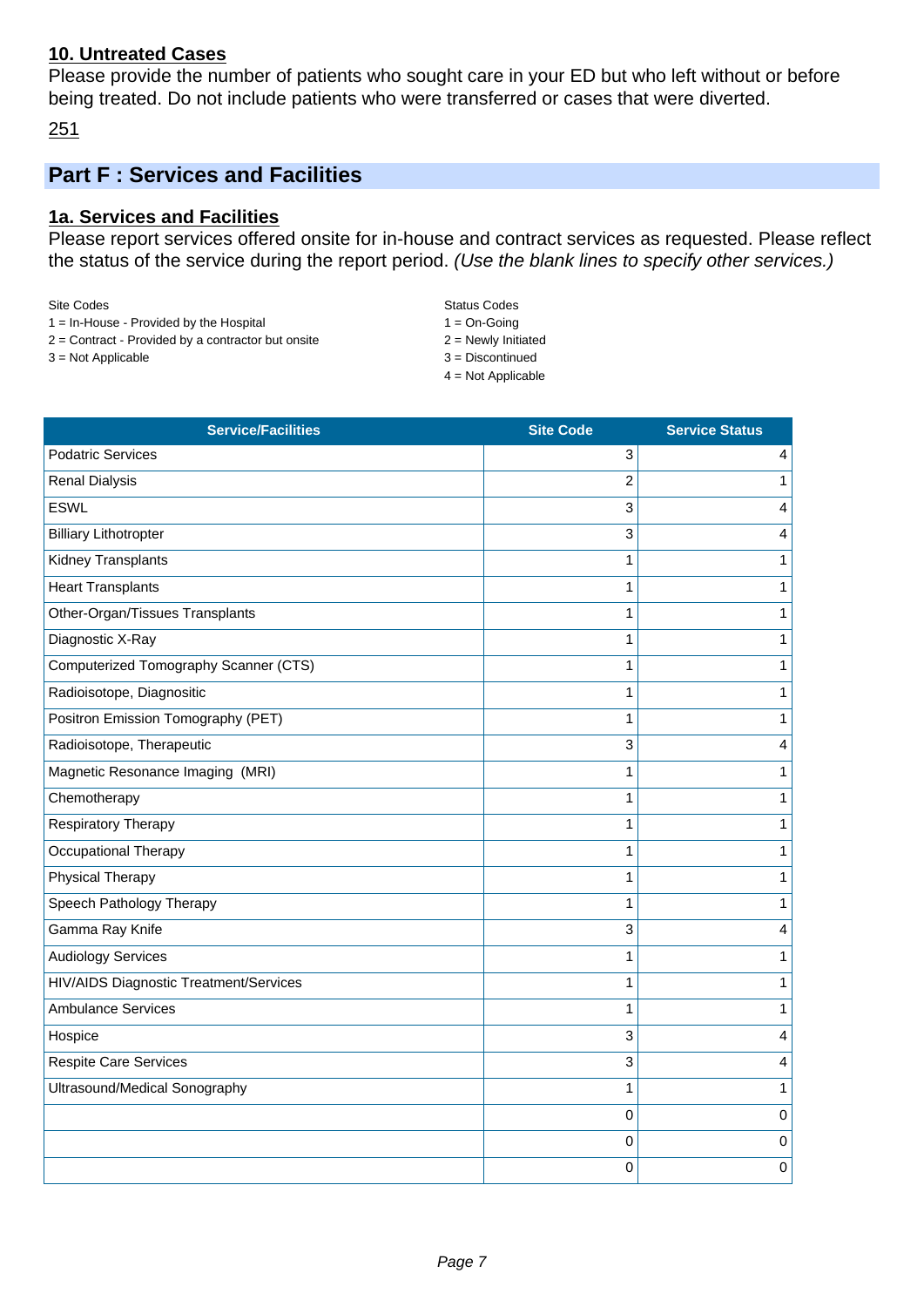# **1b. Report Period Workload Totals**

Please report the workload totals for in-house and contract services as requested. The number of units should equal the number of machines.

| <b>Category</b>                                         | <b>Total</b> |
|---------------------------------------------------------|--------------|
| <b>Number of Podiatric Patients</b>                     | 0            |
| Number of Dialysis Treatments                           | 779          |
| Number of ESWL Patients                                 | 0            |
| Number of ESWL Procedures                               | 0            |
| Number of ESWL Units                                    | 0            |
| Number of Biliary Lithotripter Procedures               | 0            |
| Number of Biliary Lithotripter Units                    | 0            |
| Number of Kidney Transplants                            | 22           |
| Number of Heart Transplants                             | 16           |
| Number of Other-Organ/Tissues Treatments                | 103          |
| Number of Diagnostic X-Ray Procedures                   | 73,135       |
| Number of CTS Units (machines)                          | 2            |
| Number of CTS Procedures                                | 6,096        |
| Number of Diagnostic Radioisotope Procedures            | 1,539        |
| Number of PET Units (machines)                          | 1            |
| Number of PET Procedures                                | 288          |
| Number of Therapeautic Radioisotope Procedures          | 0            |
| Number of Number of MRI Units                           | 3            |
| Number of Number of MRI Procedures                      | 9,031        |
| Number of Chemotherapy Treatments                       | 7,196        |
| Number of Respiratory Therapy Treatments                | 136,277      |
| Number of Occupational Therapy Treatments               | 23,151       |
| Number of Physical Therapy Treatments                   | 30,143       |
| Number of Speech Pathology Patients                     | 994          |
| Number of Gamma Ray Knife Procedures                    | 0            |
| Number of Gamma Ray Knife Units                         | 0            |
| Number of Audiology Patients                            | 1,007        |
| Number of HIV/AIDS Diagnostic Procedures                | 1,108        |
| Number of HIV/AIDS Patients                             | 3            |
| Number of Ambulance Trips                               | 3,733        |
| Number of Hospice Patients                              | 0            |
| Number of Respite care Patients                         | 0            |
| Number of Ultrasound/Medical Sonography Units           | 5            |
| Number of Ultrasound/Medical Sonography Procedures      | 13,870       |
| Number of Treatments, Procedures, or Patients (Other 1) | 0            |
| Number of Treatments, Procedures, or Patients (Other 2) | 0            |
| Number of Treatments, Procedures, or Patients (Other 3) | 0            |

# **2. Medical Ventilators**

Provide the number of computerized/mechanical Ventilator Machines that were in use or available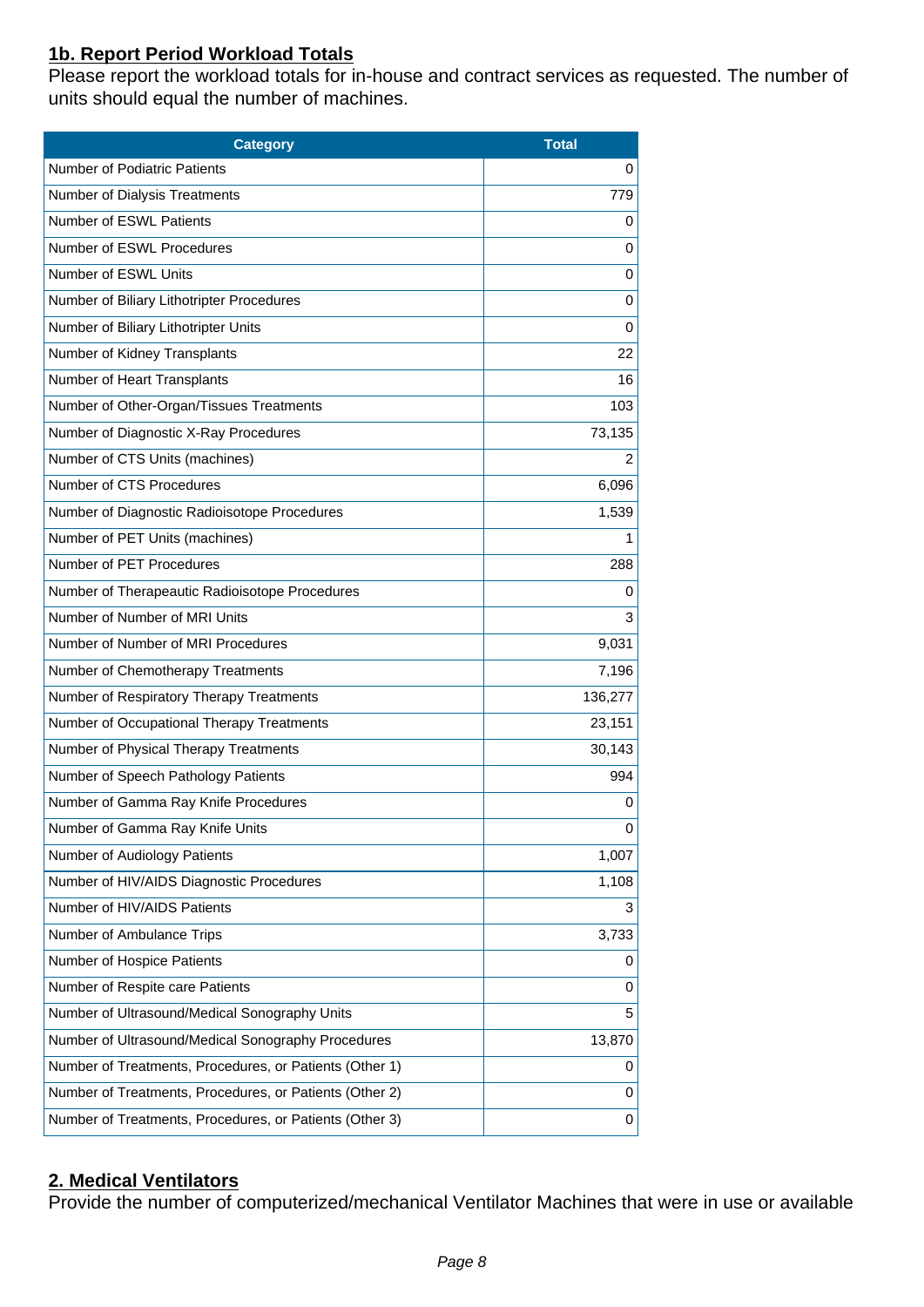for immediate use as of the last day of the report period (12/31).

242

# **3. Robotic Surgery System**

Please report the number of units, number of procedures, and type of unit(s).

| # Units | # Procedures | Type of Unit(s) |
|---------|--------------|-----------------|
|         |              |                 |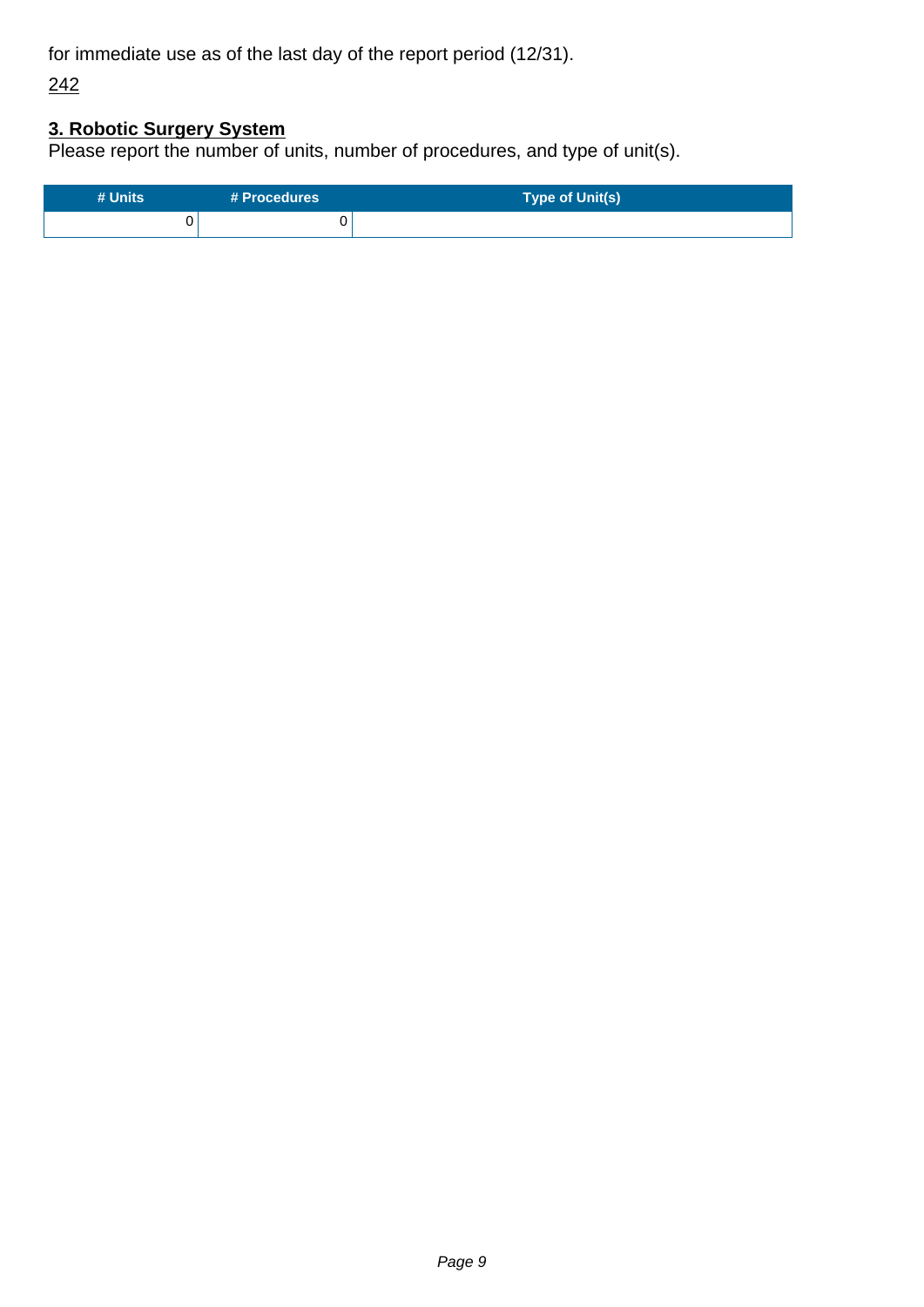# **Part G : Facility Workforce Information**

### **1. Budgeted Staff**

Please report the number of budgeted fulltime equivalents (FTEs) and the number of vacancies as of 12-31-2020. Also, include the number of contract or temporary staff (eg. agency nurses) filling budgeted vacancies as of 12-31-2020.

| <b>Profession</b>                          | <b>Profession</b> | <b>Profession</b> | <b>Profession</b> |
|--------------------------------------------|-------------------|-------------------|-------------------|
| <b>Licensed Physicians</b>                 | 269.66            | 3.82              | 0.00              |
| Physician Assistants Only (not including   | 25.09             | 1.25              | 0.00              |
| Licensed Physicians)                       |                   |                   |                   |
| Registered Nurses (RNs-Advanced Practice*) | 1,361.19          | 36.67             | 0.00              |
| Licensed Practical Nurses (LPNs)           | 33.74             | 1.63              | 0.00              |
| <b>Pharmacists</b>                         | 39.37             | 1.00              | 0.00              |
| Other Health Services Professionals*       | 1,165.70          | 40.49             | 0.00              |
| Administration and Support                 | 1,728.28          | 125.53            | 0.00              |
| All Other Hospital Personnel (not included | 42.23             | 0.00              | 0.00              |
| above)                                     |                   |                   |                   |

# **2. Filling Vacancies**

Using the drop-down menus, please select the average time needed during the past six months to fill each type of vacant position.

| <b>Type of Vacancy</b>                            | <b>Average Time Needed to Fill Vacancies</b> |
|---------------------------------------------------|----------------------------------------------|
| Physician's Assistants                            | 31-60 Days                                   |
| Registered Nurses (RNs-Advance Practice)          | 31-60 Days                                   |
| Licensed Practical Nurses (LPNs)                  | 31-60 Days                                   |
| Pharmacists                                       | 31-60 Days                                   |
| <b>Other Health Services Professionals</b>        | 31-60 Days                                   |
| All Other Hospital Personnel (not included above) | 31-60 Days                                   |

# **3. Race/Ethnicity of Physicians**

Please report the number of physicians with admitting privileges by race.

| <b>Race/Ethnicity</b>         | <b>Number of Physicians</b> |
|-------------------------------|-----------------------------|
| American Indian/Alaska Native | 0                           |
| Asian                         | 0                           |
| <b>Black/African American</b> | 0                           |
| Hispanic/Latino               | 0                           |
| Pacific Islander/Hawaiian     | 0                           |
| White                         | 0                           |
| Multi-Racial                  | 0                           |

# **4. Medical Staff**

Please report the number of active and associate/provisional medical staff for the following specialty categories. Keep in mind that physicians may be counted in more than one specialty. Please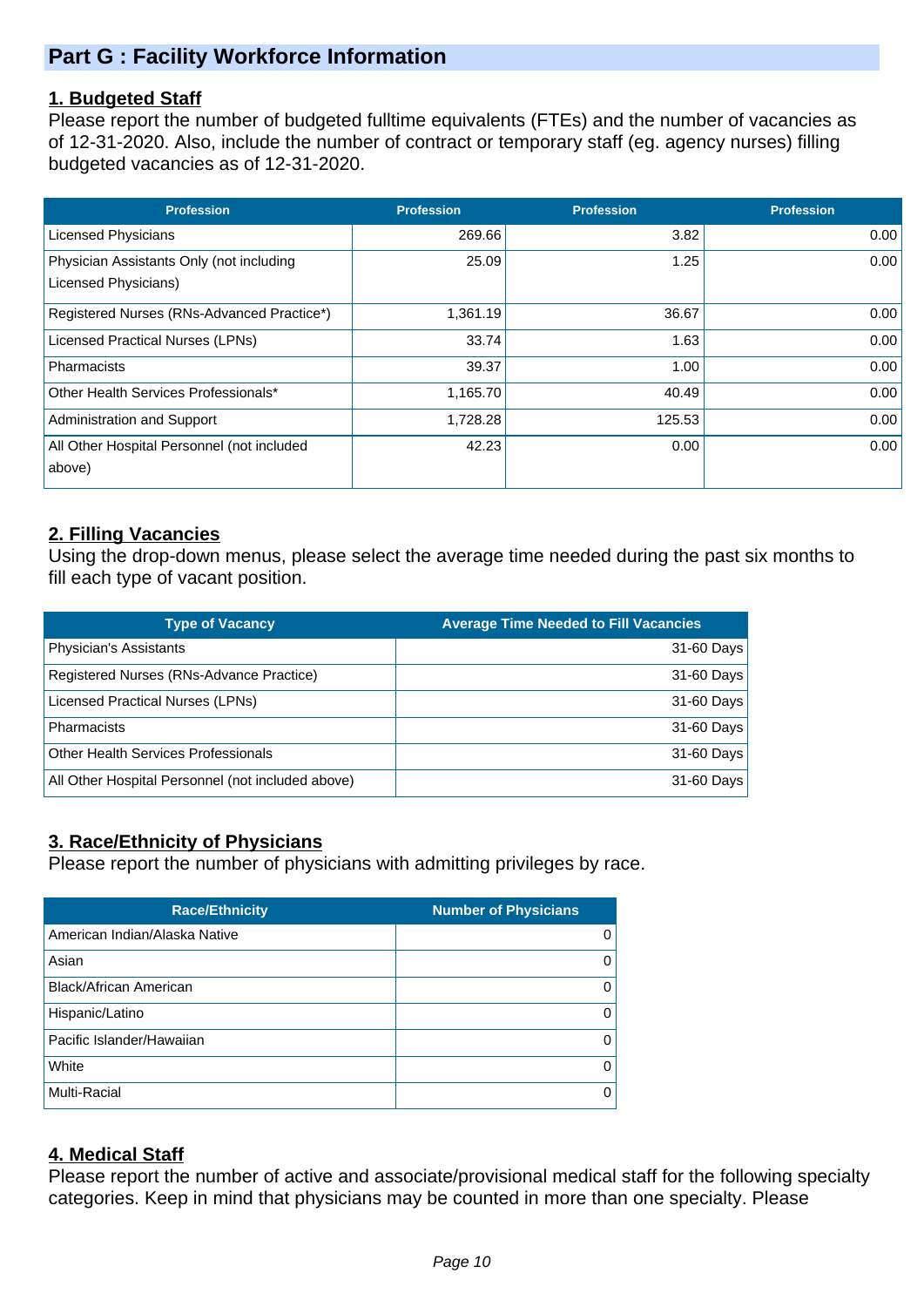indicate whether the specialty group(s) is hospital-based. Also, indicate how many of each medical specialty are enrolled as providers in Georgia Medicaid/PeachCare for Kids and/or the Public Employee Health Benefit Plans (PEHB-State Health Benefit Plant and/or Board of Regents Benefit Plan).

| <b>Medical Specialties</b>       | <b>Number of</b>     | <b>Check if Any</b> | <b>Number Enrolled as Providers in</b> | <b>Number Enrolled as</b>     |
|----------------------------------|----------------------|---------------------|----------------------------------------|-------------------------------|
|                                  | <b>Medical Staff</b> | are Hospital Based  | <b>Medicaid/PeachCare</b>              | <b>Providers in PEHB Plan</b> |
| General and Family               |                      |                     |                                        |                               |
| Practice                         |                      |                     |                                        |                               |
| General Internal Medicine        |                      |                     |                                        |                               |
| Pediatricians                    | 153                  | ⊽                   | 124                                    | 0                             |
| <b>Other Medical Specialties</b> | 265                  |                     | 216                                    | 0                             |

| <b>Surgical Specialties</b>       | <b>Number of</b>     | <b>Check if Any</b> | <b>Number Enrolled as Providers in</b> | <b>Number Enrolled as</b>     |
|-----------------------------------|----------------------|---------------------|----------------------------------------|-------------------------------|
|                                   | <b>Medical Staff</b> | are Hospital Based  | <b>Medicaid/PeachCare</b>              | <b>Providers in PEHB Plan</b> |
| <b>Obstetrics</b>                 | 0                    |                     | 0                                      | $\overline{0}$                |
| Non-OB Physicians                 | 0                    |                     | 0                                      | $\overline{0}$                |
| <b>Providing OB Services</b>      |                      |                     |                                        |                               |
| Gynecology                        | 5                    |                     | 3                                      | $\overline{0}$                |
| <b>Ophthalmology Surgery</b>      | 38                   |                     | 30                                     | $\overline{0}$                |
| <b>Orthopedic Surgery</b>         | 17                   |                     | 10                                     | $\overline{0}$                |
| <b>Plastic Surgery</b>            | 5                    |                     | 5                                      | $\overline{0}$                |
| <b>General Surgery</b>            | 11                   |                     | 7                                      | $\overline{0}$                |
| <b>Thoracic Surgery</b>           | 6                    |                     | 5                                      | $\overline{0}$                |
| <b>Other Surgical Specialties</b> | 91                   |                     | 73                                     | $\overline{0}$                |

| <b>Other Specialties</b>  | <b>Number of</b>     | <b>Check if Any</b> | <b>Number Enrolled as Providers in</b> | <b>Number Enrolled as</b>     |
|---------------------------|----------------------|---------------------|----------------------------------------|-------------------------------|
|                           | <b>Medical Staff</b> | are Hospital Based  | <b>Medicaid/PeachCare</b>              | <b>Providers in PEHB Plan</b> |
| Anesthesiology            | 41                   | ⊽                   | 37                                     | $\Omega$                      |
| Dermatology               | 18                   |                     | 17                                     | 0                             |
| <b>Emergency Medicine</b> | 46                   | ঢ়                  | 38                                     | $\mathbf 0$                   |
| <b>Nuclear Medicine</b>   | 0                    |                     | 0                                      | 0                             |
| Pathology                 | 17                   | ⊽                   | 14                                     | 0                             |
| Psychiatry                | 12                   |                     | 10 <sup>1</sup>                        | 0                             |
| Radiology                 | 65                   | ⊽                   | 49                                     | $\mathbf 0$                   |
|                           | 0                    |                     | 0                                      | $\mathbf 0$                   |
|                           | 0                    |                     | 0                                      | $\Omega$                      |
|                           | U                    |                     | $\Omega$                               | $\mathbf 0$                   |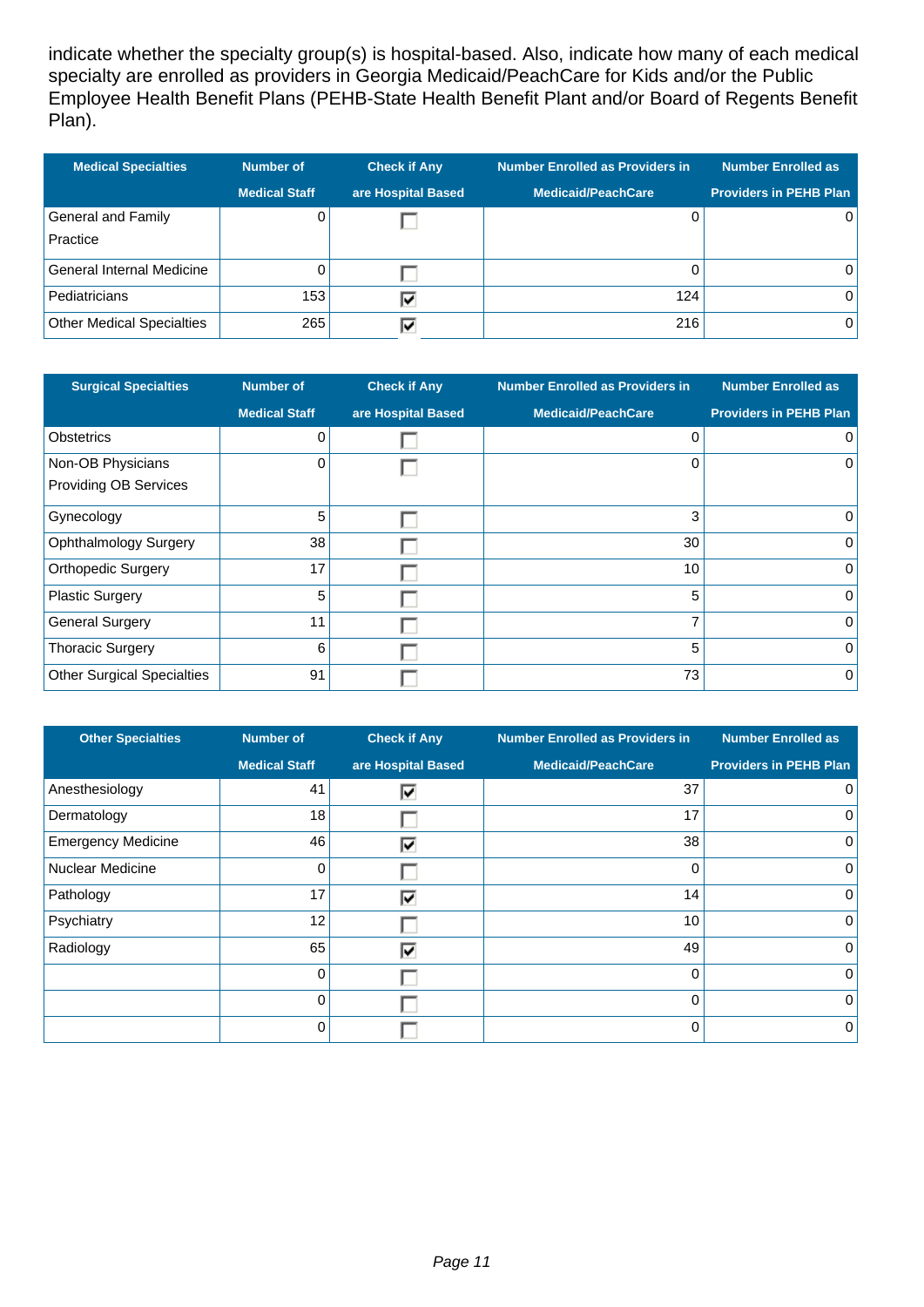# **5a. Non-Physicians**

Please report the number of professionals for the categories below. Exclude any hospital-based staff reported in Part G, Questions 1,2,3 and 4 above.

| <b>Profession</b>                                                      | <b>Number</b> |
|------------------------------------------------------------------------|---------------|
| Dentists (include oral surgeions) with Admitting<br>Privleges          | 17            |
| Podiatrists                                                            | 0             |
| Certified Nurse Midwives with Clinical Privileges in the<br>Hospital   | 0             |
| All Other Staff Affiliates with Clinical Privileges in the<br>Hospital | 330           |

### **5b. Name of Other Professions**

Please provide the names of professions classified as "Other Staff Affiliates with Clinical Privileges" above.

PA, PAA, NP, PhD, CRNA, CNS, RNFA, and PsyD

**Comments and Suggestions:**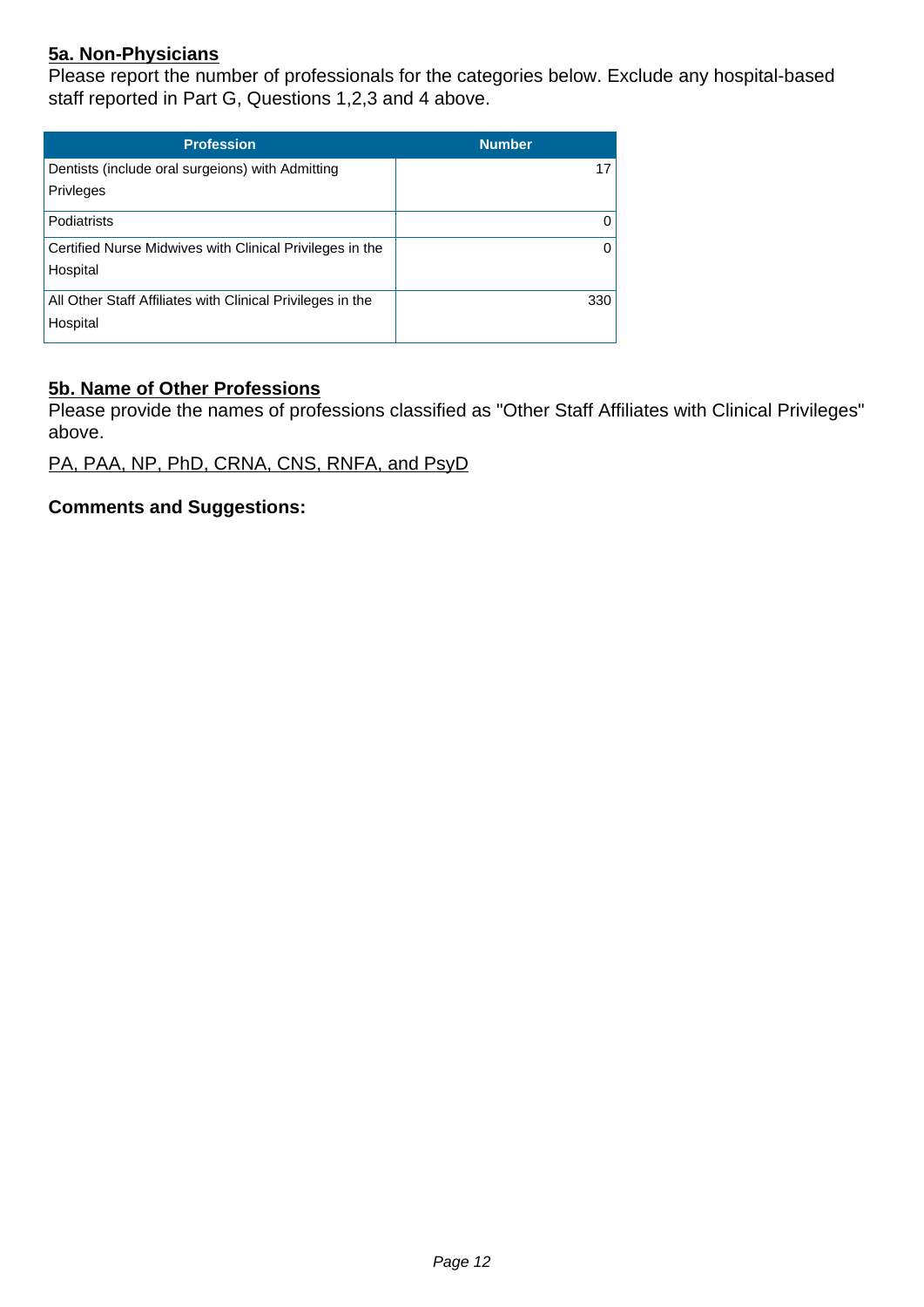# **Part H : Physician Name and License Number**

#### **1. Physicians on Staff**

Please report the full name and license number of each physician on staff. **(Due to the large number of entries, this section has been moved to a separate PDF file.)**

# **Part I : Patient Origin Table**

#### **1. Patient Origin**

Please report the county of origin for the inpatient admissions or discharges excluding newborns (except surgical services should include outpatients only).

Inpat=Inpatient Services S18+=Substance abuse adult 18 and over Surg=Outpatient Surgical S13-17=Substance abuse adolescent 13-17 OB=Obstetric E18+=Extended care adult 18 and over P18+=Acute psychiatric adult 18 and over E13-17=Extended care adolescent 13-17 P13-17=Acute psychiatric adolescent 13-17 E0-12=Extended care children 0-12 P0-12=Acute psychiatric children 12 and under LTCH=Long Term Care Hospital Rehab=Inpatient Rehabilitation

| <b>County</b>   | Inpat                   | Surg                    | <b>OB</b>   | $P18+$              | P13-17      | P0-12       | $S18+$              | S13-17      | $E18+$         | E13-17      | E0-12          | <b>LTCH</b>    | <b>Rehab</b> |
|-----------------|-------------------------|-------------------------|-------------|---------------------|-------------|-------------|---------------------|-------------|----------------|-------------|----------------|----------------|--------------|
| Alabama         | 52                      | 62                      | $\pmb{0}$   | $\pmb{0}$           | $\pmb{0}$   | $\pmb{0}$   | $\pmb{0}$           | $\bf 0$     | $\pmb{0}$      | $\mathbf 0$ | $\bf 0$        | $\bf 0$        | $\pmb{0}$    |
| Appling         | $\mathbf{3}$            | $\pmb{0}$               | $\mathbf 0$ | $\mathbf 0$         | $\pmb{0}$   | $\mathbf 0$ | $\pmb{0}$           | $\mathbf 0$ | $\mathbf 0$    | 0           | $\mathbf 0$    | $\mathbf 0$    | $\pmb{0}$    |
| Atkinson        | $\overline{\mathbf{4}}$ | $\overline{\mathbf{4}}$ | $\mathbf 0$ | $\mathbf 0$         | $\pmb{0}$   | $\mathbf 0$ | $\pmb{0}$           | $\pmb{0}$   | $\mathbf 0$    | 0           | $\overline{0}$ | $\mathbf 0$    | $\pmb{0}$    |
| Bacon           | $\overline{2}$          | $\mathbf 2$             | $\mathbf 0$ | $\mathbf 0$         | $\pmb{0}$   | $\mathbf 0$ | $\mathsf{O}\xspace$ | $\mathbf 0$ | $\mathbf 0$    | $\pmb{0}$   | $\mathbf 0$    | $\mathbf 0$    | $\pmb{0}$    |
| <b>Baker</b>    | $\overline{c}$          | $\mathbf{3}$            | $\pmb{0}$   | $\pmb{0}$           | $\pmb{0}$   | $\pmb{0}$   | $\pmb{0}$           | $\mathbf 0$ | $\overline{0}$ | $\mathbf 0$ | $\mathbf 0$    | $\mathbf{0}$   | $\pmb{0}$    |
| <b>Baldwin</b>  | 23                      | 20                      | $\pmb{0}$   | $\mathbf 0$         | $\pmb{0}$   | $\mathbf 0$ | $\mathbf 0$         | $\pmb{0}$   | $\mathbf 0$    | 0           | $\mathbf 0$    | $\mathbf 0$    | $\pmb{0}$    |
| <b>Banks</b>    | 26                      | 51                      | $\mathbf 0$ | $\mathbf 0$         | $\mathbf 0$ | $\mathbf 0$ | $\mathsf{O}\xspace$ | $\mathbf 0$ | $\overline{0}$ | $\mathbf 0$ | $\overline{0}$ | $\overline{0}$ | $\pmb{0}$    |
| <b>Barrow</b>   | 87                      | 108                     | $\mathbf 0$ | $\mathsf{O}\xspace$ | $\pmb{0}$   | $\mathbf 0$ | $\mathsf{O}\xspace$ | $\pmb{0}$   | $\mathbf 0$    | 0           | $\overline{0}$ | $\mathbf 0$    | $\pmb{0}$    |
| <b>Bartow</b>   | 65                      | 93                      | $\mathbf 0$ | $\pmb{0}$           | $\pmb{0}$   | $\mathbf 0$ | $\pmb{0}$           | $\mathbf 0$ | $\mathbf 0$    | 0           | $\mathbf 0$    | $\mathbf 0$    | $\pmb{0}$    |
| Ben Hill        | $\overline{4}$          | $\,$ 6 $\,$             | $\mathbf 0$ | $\mathbf 0$         | $\pmb{0}$   | $\mathbf 0$ | $\mathbf 0$         | $\mathbf 0$ | $\mathbf 0$    | $\pmb{0}$   | $\overline{0}$ | $\mathbf 0$    | $\pmb{0}$    |
| Berrien         | $\overline{7}$          | $\overline{5}$          | $\mathbf 0$ | $\mathbf 0$         | $\pmb{0}$   | $\pmb{0}$   | $\mathsf 0$         | $\mathbf 0$ | $\mathbf 0$    | $\pmb{0}$   | $\mathbf 0$    | $\mathbf 0$    | $\pmb{0}$    |
| <b>Bibb</b>     | 85                      | 66                      | $\pmb{0}$   | $\pmb{0}$           | $\mathbf 0$ | $\pmb{0}$   | $\pmb{0}$           | $\pmb{0}$   | $\mathbf 0$    | $\mathbf 0$ | $\overline{0}$ | $\overline{0}$ | $\pmb{0}$    |
| <b>Bleckley</b> | 12                      | $\mathbf{3}$            | $\pmb{0}$   | $\mathbf 0$         | $\mathbf 0$ | $\pmb{0}$   | $\mathsf{O}\xspace$ | $\pmb{0}$   | $\overline{0}$ | 0           | $\overline{0}$ | $\mathbf 0$    | $\pmb{0}$    |
| <b>Brantley</b> | $\mathbf 2$             | $\boldsymbol{9}$        | $\pmb{0}$   | $\pmb{0}$           | $\pmb{0}$   | $\mathbf 0$ | $\pmb{0}$           | $\mathbf 0$ | $\mathbf 0$    | $\pmb{0}$   | $\mathbf 0$    | $\mathbf 0$    | $\pmb{0}$    |
| <b>Brooks</b>   | $\overline{5}$          | $\,6$                   | $\pmb{0}$   | $\pmb{0}$           | $\pmb{0}$   | $\mathbf 0$ | $\pmb{0}$           | $\pmb{0}$   | $\mathbf 0$    | 0           | $\overline{0}$ | $\mathbf 0$    | $\pmb{0}$    |
| <b>Bryan</b>    | 13                      | $\bf8$                  | $\mathbf 0$ | $\mathbf 0$         | $\pmb{0}$   | $\pmb{0}$   | $\mathsf 0$         | $\mathbf 0$ | $\mathbf 0$    | $\pmb{0}$   | $\mathbf 0$    | $\mathbf 0$    | $\pmb{0}$    |
| <b>Bulloch</b>  | 16                      | $\sqrt{5}$              | $\pmb{0}$   | $\mathbf 0$         | $\pmb{0}$   | $\mathbf 0$ | $\pmb{0}$           | $\mathbf 0$ | $\mathbf 0$    | 0           | $\overline{0}$ | $\mathbf 0$    | $\pmb{0}$    |
| <b>Burke</b>    | $\overline{1}$          | $\pmb{0}$               | $\pmb{0}$   | $\pmb{0}$           | $\mathbf 0$ | $\pmb{0}$   | $\mathsf{O}\xspace$ | $\pmb{0}$   | $\overline{0}$ | $\mathsf 0$ | $\overline{0}$ | $\mathbf 0$    | $\mathbf 0$  |
| <b>Butts</b>    | 51                      | 42                      | $\pmb{0}$   | $\mathbf 0$         | $\mathbf 0$ | $\pmb{0}$   | $\pmb{0}$           | $\pmb{0}$   | $\mathbf 0$    | $\pmb{0}$   | $\mathbf 0$    | $\overline{0}$ | $\mathbf 0$  |
| Calhoun         | $\sqrt{2}$              | $\overline{\mathbf{4}}$ | $\pmb{0}$   | $\mathbf 0$         | $\pmb{0}$   | $\pmb{0}$   | $\mathbf 0$         | $\pmb{0}$   | $\mathbf 0$    | $\pmb{0}$   | $\overline{0}$ | $\mathbf 0$    | $\pmb{0}$    |
| Camden          | $\mathbf 0$             | $\mathbf{1}$            | $\mathbf 0$ | $\mathbf 0$         | $\pmb{0}$   | $\pmb{0}$   | $\mathsf 0$         | $\mathbf 0$ | $\mathbf 0$    | $\pmb{0}$   | $\overline{0}$ | $\mathbf 0$    | $\pmb{0}$    |
| Candler         | $\overline{1}$          | $\mathbf{1}$            | $\mathbf 0$ | $\mathbf 0$         | $\mathbf 0$ | $\pmb{0}$   | $\pmb{0}$           | $\mathbf 0$ | $\mathbf 0$    | $\mathbf 0$ | $\overline{0}$ | $\overline{0}$ | $\pmb{0}$    |
| Carroll         | 124                     | 124                     | $\mathbf 0$ | $\mathbf 0$         | $\pmb{0}$   | $\mathbf 0$ | $\pmb{0}$           | $\pmb{0}$   | $\mathbf 0$    | 0           | $\overline{0}$ | $\mathbf 0$    | $\pmb{0}$    |
| Catoosa         | $\overline{4}$          | 9                       | $\pmb{0}$   | $\pmb{0}$           | $\mathbf 0$ | $\mathbf 0$ | $\mathsf{O}\xspace$ | $\mathbf 0$ | $\mathbf 0$    | $\mathbf 0$ | $\mathbf 0$    | $\mathbf 0$    | $\pmb{0}$    |
| Chatham         | 32                      | 39                      | $\mathbf 0$ | $\pmb{0}$           | $\pmb{0}$   | $\mathbf 0$ | $\mathsf{O}\xspace$ | $\pmb{0}$   | $\overline{0}$ | $\mathsf 0$ | $\overline{0}$ | $\overline{0}$ | $\mathbf 0$  |
| Chattahoochee   | $\mathbf{1}$            | $\mathbf{1}$            | $\pmb{0}$   | $\pmb{0}$           | $\pmb{0}$   | $\pmb{0}$   | $\pmb{0}$           | $\pmb{0}$   | $\mathbf 0$    | 0           | $\pmb{0}$      | $\bf 0$        | 0            |
| Chattooga       | 3                       | $\boldsymbol{9}$        | $\mathbf 0$ | $\mathbf 0$         | $\mathbf 0$ | $\pmb{0}$   | $\mathbf 0$         | $\mathbf 0$ | $\overline{0}$ | 0           | $\overline{0}$ | $\mathbf 0$    | $\pmb{0}$    |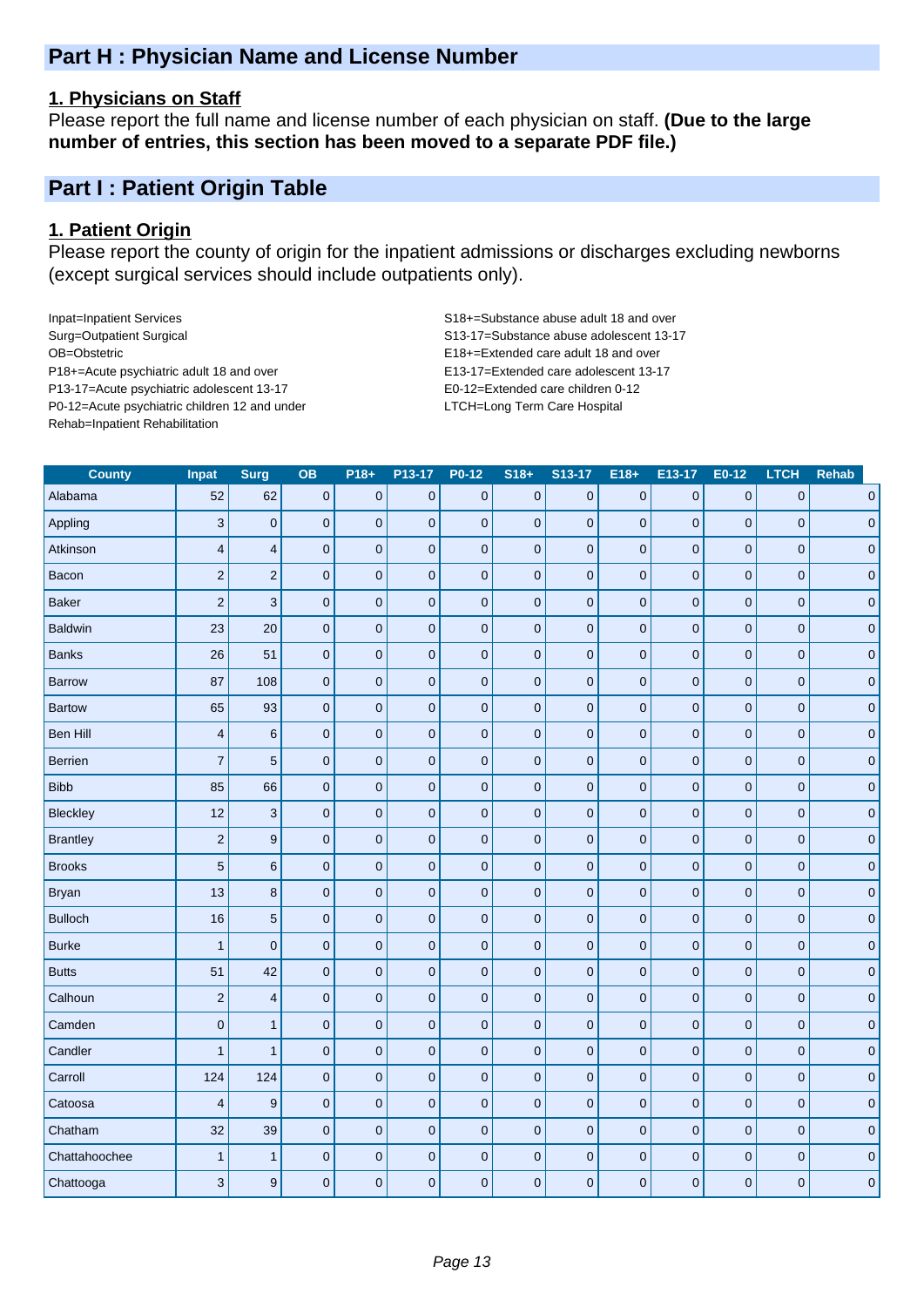| Cherokee  | 148                     | 121                       | $\pmb{0}$        | $\pmb{0}$           | $\pmb{0}$   | $\pmb{0}$   | $\bf 0$             | $\bf 0$          | $\pmb{0}$   | $\pmb{0}$   | $\mathbf 0$  | $\mathbf 0$  | $\pmb{0}$           |
|-----------|-------------------------|---------------------------|------------------|---------------------|-------------|-------------|---------------------|------------------|-------------|-------------|--------------|--------------|---------------------|
| Clarke    | 69                      | 78                        | $\pmb{0}$        | $\mathsf 0$         | $\pmb{0}$   | $\pmb{0}$   | $\mathbf 0$         | $\pmb{0}$        | $\pmb{0}$   | $\pmb{0}$   | $\pmb{0}$    | $\pmb{0}$    | $\pmb{0}$           |
| Clayton   | 510                     | 386                       | $\pmb{0}$        | $\mathsf 0$         | $\pmb{0}$   | $\pmb{0}$   | $\mathbf 0$         | $\pmb{0}$        | $\pmb{0}$   | $\pmb{0}$   | $\pmb{0}$    | $\mathbf 0$  | $\pmb{0}$           |
| Clinch    | $\mathbf{1}$            | $\pmb{0}$                 | $\pmb{0}$        | $\pmb{0}$           | $\pmb{0}$   | $\pmb{0}$   | $\mathbf 0$         | $\bf 0$          | $\pmb{0}$   | $\pmb{0}$   | $\mathbf{0}$ | $\mathbf 0$  | $\pmb{0}$           |
| Cobb      | 395                     | 487                       | $\pmb{0}$        | $\pmb{0}$           | $\pmb{0}$   | $\pmb{0}$   | $\mathbf 0$         | $\pmb{0}$        | $\pmb{0}$   | $\pmb{0}$   | $\mathbf 0$  | $\pmb{0}$    | $\pmb{0}$           |
| Coffee    | 9                       | $\boldsymbol{9}$          | $\pmb{0}$        | $\mathbf 0$         | $\pmb{0}$   | $\mathbf 0$ | $\mathbf 0$         | $\mathbf 0$      | $\mathbf 0$ | $\pmb{0}$   | $\mathbf 0$  | $\mathbf 0$  | $\pmb{0}$           |
| Colquitt  | 11                      | $\overline{7}$            | $\pmb{0}$        | $\pmb{0}$           | $\pmb{0}$   | $\mathbf 0$ | $\pmb{0}$           | $\pmb{0}$        | $\pmb{0}$   | $\pmb{0}$   | $\mathbf{0}$ | $\mathbf 0$  | $\pmb{0}$           |
| Columbia  | 10                      | $\ensuremath{\mathsf{3}}$ | $\pmb{0}$        | $\pmb{0}$           | $\pmb{0}$   | $\pmb{0}$   | $\mathbf 0$         | $\bf 0$          | $\pmb{0}$   | $\pmb{0}$   | $\pmb{0}$    | $\pmb{0}$    | $\pmb{0}$           |
| Cook      | $\overline{7}$          | $\sqrt{5}$                | $\pmb{0}$        | $\pmb{0}$           | $\pmb{0}$   | $\mathbf 0$ | $\mathbf 0$         | $\mathbf 0$      | $\pmb{0}$   | $\pmb{0}$   | $\mathbf 0$  | $\mathbf 0$  | $\pmb{0}$           |
| Coweta    | 209                     | 158                       | $\pmb{0}$        | $\pmb{0}$           | $\pmb{0}$   | $\pmb{0}$   | $\mathbf 0$         | $\bf 0$          | $\pmb{0}$   | $\pmb{0}$   | $\mathbf 0$  | $\mathbf 0$  | $\pmb{0}$           |
| Crawford  | $\mathbf{1}$            | $\ensuremath{\mathsf{3}}$ | $\pmb{0}$        | $\pmb{0}$           | $\pmb{0}$   | $\pmb{0}$   | $\mathbf 0$         | $\pmb{0}$        | $\pmb{0}$   | $\pmb{0}$   | $\pmb{0}$    | $\pmb{0}$    | $\pmb{0}$           |
| Crisp     | 10                      | 8                         | $\mathbf 0$      | $\mathbf 0$         | $\pmb{0}$   | $\mathbf 0$ | $\pmb{0}$           | $\bf 0$          | $\mathbf 0$ | $\mathbf 0$ | $\mathbf 0$  | $\mathbf 0$  | $\pmb{0}$           |
| Dade      | $\overline{c}$          | $\pmb{0}$                 | $\boldsymbol{0}$ | $\pmb{0}$           | $\pmb{0}$   | $\mathbf 0$ | $\pmb{0}$           | $\bf 0$          | $\pmb{0}$   | $\pmb{0}$   | $\mathbf 0$  | $\mathbf 0$  | $\pmb{0}$           |
| Dawson    | 16                      | 29                        | $\pmb{0}$        | $\pmb{0}$           | $\pmb{0}$   | $\pmb{0}$   | $\pmb{0}$           | $\pmb{0}$        | $\pmb{0}$   | $\pmb{0}$   | $\pmb{0}$    | $\pmb{0}$    | $\pmb{0}$           |
| Decatur   | 16                      | 18                        | $\pmb{0}$        | $\pmb{0}$           | $\pmb{0}$   | $\mathbf 0$ | $\pmb{0}$           | $\mathbf 0$      | $\pmb{0}$   | $\mathbf 0$ | $\pmb{0}$    | $\mathbf 0$  | $\pmb{0}$           |
| DeKalb    | 1,513                   | 1,106                     | $\pmb{0}$        | $\pmb{0}$           | $\pmb{0}$   | $\pmb{0}$   | $\pmb{0}$           | $\bf 0$          | $\pmb{0}$   | $\pmb{0}$   | $\mathbf 0$  | $\mathbf 0$  | $\pmb{0}$           |
| Dodge     | $\,6$                   | $\overline{\mathbf{4}}$   | $\pmb{0}$        | $\pmb{0}$           | $\pmb{0}$   | $\pmb{0}$   | $\pmb{0}$           | $\pmb{0}$        | $\pmb{0}$   | $\pmb{0}$   | $\mathbf 0$  | $\pmb{0}$    | $\pmb{0}$           |
| Dooly     | $\overline{\mathbf{4}}$ | $\overline{4}$            | $\mathbf 0$      | $\mathbf 0$         | $\pmb{0}$   | $\mathbf 0$ | $\pmb{0}$           | $\bf 0$          | $\mathbf 0$ | $\mathbf 0$ | $\mathbf 0$  | $\mathbf 0$  | $\pmb{0}$           |
| Dougherty | 73                      | 37                        | $\pmb{0}$        | $\pmb{0}$           | $\pmb{0}$   | $\mathbf 0$ | $\pmb{0}$           | $\bf 0$          | $\pmb{0}$   | $\pmb{0}$   | $\mathbf{0}$ | $\mathbf 0$  | $\pmb{0}$           |
| Douglas   | 155                     | 130                       | $\pmb{0}$        | $\pmb{0}$           | $\pmb{0}$   | $\pmb{0}$   | $\pmb{0}$           | $\bf 0$          | $\pmb{0}$   | $\pmb{0}$   | $\pmb{0}$    | $\pmb{0}$    | $\pmb{0}$           |
| Early     | 8                       | $\overline{5}$            | $\pmb{0}$        | $\pmb{0}$           | $\mathbf 0$ | $\pmb{0}$   | $\pmb{0}$           | $\mathbf 0$      | $\pmb{0}$   | $\pmb{0}$   | $\mathbf 0$  | $\pmb{0}$    | $\pmb{0}$           |
| Effingham | $\bf8$                  | $\boldsymbol{9}$          | $\pmb{0}$        | $\pmb{0}$           | $\pmb{0}$   | $\pmb{0}$   | $\pmb{0}$           | $\bf 0$          | $\pmb{0}$   | $\pmb{0}$   | $\pmb{0}$    | $\mathbf 0$  | $\pmb{0}$           |
| Elbert    | 16                      | 15                        | $\pmb{0}$        | $\pmb{0}$           | $\pmb{0}$   | $\pmb{0}$   | $\pmb{0}$           | $\pmb{0}$        | $\pmb{0}$   | $\pmb{0}$   | $\pmb{0}$    | $\pmb{0}$    | $\pmb{0}$           |
| Emanuel   | $\overline{\mathbf{4}}$ | $\pmb{0}$                 | $\mathbf 0$      | $\mathbf 0$         | $\pmb{0}$   | $\mathbf 0$ | $\pmb{0}$           | $\bf 0$          | $\mathbf 0$ | $\pmb{0}$   | $\mathbf 0$  | $\mathbf 0$  | $\pmb{0}$           |
| Evans     | $\mathbf{1}$            | $\pmb{0}$                 | $\pmb{0}$        | $\pmb{0}$           | $\pmb{0}$   | $\mathbf 0$ | $\pmb{0}$           | $\pmb{0}$        | $\pmb{0}$   | $\pmb{0}$   | $\mathbf 0$  | $\pmb{0}$    | $\pmb{0}$           |
| Fannin    | 3                       | 10                        | $\pmb{0}$        | $\pmb{0}$           | $\pmb{0}$   | $\mathbf 0$ | $\pmb{0}$           | $\mathbf 0$      | $\pmb{0}$   | $\mathbf 0$ | $\pmb{0}$    | $\mathbf{0}$ | $\pmb{0}$           |
| Fayette   | 135                     | 113                       | 0                | 0                   | 0           | 0           | 0                   | $\boldsymbol{0}$ | 0           | 0           | 0            | 0            | 0                   |
| Florida   | 33                      | 13                        | $\pmb{0}$        | $\pmb{0}$           | $\pmb{0}$   | $\pmb{0}$   | $\pmb{0}$           | $\pmb{0}$        | $\pmb{0}$   | $\pmb{0}$   | $\mathbf 0$  | $\pmb{0}$    | $\mathsf{O}\xspace$ |
| Floyd     | 56                      | 62                        | $\mathbf 0$      | $\pmb{0}$           | $\pmb{0}$   | $\pmb{0}$   | $\pmb{0}$           | $\pmb{0}$        | $\pmb{0}$   | $\pmb{0}$   | $\pmb{0}$    | $\pmb{0}$    | $\pmb{0}$           |
| Forsyth   | 90                      | 90                        | $\pmb{0}$        | $\pmb{0}$           | $\pmb{0}$   | $\pmb{0}$   | $\pmb{0}$           | $\pmb{0}$        | $\pmb{0}$   | $\pmb{0}$   | $\pmb{0}$    | $\pmb{0}$    | $\mathsf{O}\xspace$ |
| Franklin  | 21                      | 27                        | $\mathbf 0$      | $\mathsf{O}\xspace$ | $\pmb{0}$   | $\mathbf 0$ | $\pmb{0}$           | $\pmb{0}$        | $\mathbf 0$ | $\pmb{0}$   | $\mathbf 0$  | $\pmb{0}$    | $\pmb{0}$           |
| Fulton    | 1,258                   | 1,135                     | $\pmb{0}$        | $\pmb{0}$           | $\pmb{0}$   | $\pmb{0}$   | $\mathsf{O}\xspace$ | $\pmb{0}$        | $\pmb{0}$   | $\pmb{0}$   | $\pmb{0}$    | $\pmb{0}$    | $\pmb{0}$           |
| Gilmer    | $\overline{7}$          | 13                        | $\pmb{0}$        | $\pmb{0}$           | $\pmb{0}$   | $\pmb{0}$   | $\pmb{0}$           | $\pmb{0}$        | $\pmb{0}$   | $\pmb{0}$   | $\pmb{0}$    | $\pmb{0}$    | $\pmb{0}$           |
| Glynn     | $\bf 8$                 | $\boldsymbol{9}$          | $\pmb{0}$        | $\pmb{0}$           | $\pmb{0}$   | $\pmb{0}$   | $\pmb{0}$           | $\pmb{0}$        | $\pmb{0}$   | $\pmb{0}$   | $\mathbf 0$  | $\mathbf 0$  | $\pmb{0}$           |
| Gordon    | 45                      | 28                        | $\pmb{0}$        | $\pmb{0}$           | $\pmb{0}$   | $\pmb{0}$   | $\pmb{0}$           | $\pmb{0}$        | $\pmb{0}$   | $\pmb{0}$   | $\pmb{0}$    | $\pmb{0}$    | $\pmb{0}$           |
| Grady     | $\sqrt{5}$              | $\mathbf 2$               | $\pmb{0}$        | $\mathsf 0$         | $\pmb{0}$   | $\pmb{0}$   | $\pmb{0}$           | $\pmb{0}$        | $\pmb{0}$   | $\pmb{0}$   | $\pmb{0}$    | $\pmb{0}$    | $\pmb{0}$           |
| Greene    | $\overline{7}$          | $\bf8$                    | $\pmb{0}$        | $\pmb{0}$           | $\pmb{0}$   | $\pmb{0}$   | $\pmb{0}$           | $\pmb{0}$        | $\pmb{0}$   | $\pmb{0}$   | $\mathbf 0$  | $\pmb{0}$    | $\mathbf 0$         |
| Gwinnett  | 779                     | 793                       | $\mathbf 0$      | $\mathsf{O}\xspace$ | $\pmb{0}$   | $\pmb{0}$   | $\mathbf 0$         | $\pmb{0}$        | $\pmb{0}$   | $\pmb{0}$   | $\mathbf 0$  | $\pmb{0}$    | $\pmb{0}$           |
| Habersham | 29                      | 37                        | $\pmb{0}$        | $\mathsf 0$         | $\pmb{0}$   | $\pmb{0}$   | $\pmb{0}$           | $\pmb{0}$        | $\pmb{0}$   | $\pmb{0}$   | $\pmb{0}$    | $\mathbf 0$  | $\pmb{0}$           |
| Hall      | 155                     | 151                       | $\pmb{0}$        | $\pmb{0}$           | $\pmb{0}$   | $\pmb{0}$   | $\pmb{0}$           | $\pmb{0}$        | $\pmb{0}$   | $\pmb{0}$   | $\pmb{0}$    | $\pmb{0}$    | $\pmb{0}$           |
| Hancock   | $\overline{c}$          | $\mathbf{1}$              | $\mathbf 0$      | $\pmb{0}$           | $\pmb{0}$   | $\pmb{0}$   | $\mathbf 0$         | $\pmb{0}$        | $\pmb{0}$   | $\pmb{0}$   | $\pmb{0}$    | $\pmb{0}$    | $\pmb{0}$           |
| Haralson  | 19                      | 24                        | $\pmb{0}$        | $\mathsf 0$         | $\pmb{0}$   | $\pmb{0}$   | $\mathbf 0$         | $\pmb{0}$        | $\pmb{0}$   | $\pmb{0}$   | $\mathbf 0$  | $\pmb{0}$    | $\pmb{0}$           |
| Harris    | 19                      | 28                        | $\pmb{0}$        | $\mathsf 0$         | $\pmb{0}$   | $\mathbf 0$ | $\pmb{0}$           | $\pmb{0}$        | $\mathbf 0$ | $\pmb{0}$   | $\mathbf 0$  | $\mathbf 0$  | $\pmb{0}$           |
| Hart      | $\sqrt{5}$              | 12                        | $\pmb{0}$        | $\pmb{0}$           | $\pmb{0}$   | $\pmb{0}$   | $\mathbf 0$         | $\pmb{0}$        | $\pmb{0}$   | $\pmb{0}$   | $\pmb{0}$    | $\pmb{0}$    | $\pmb{0}$           |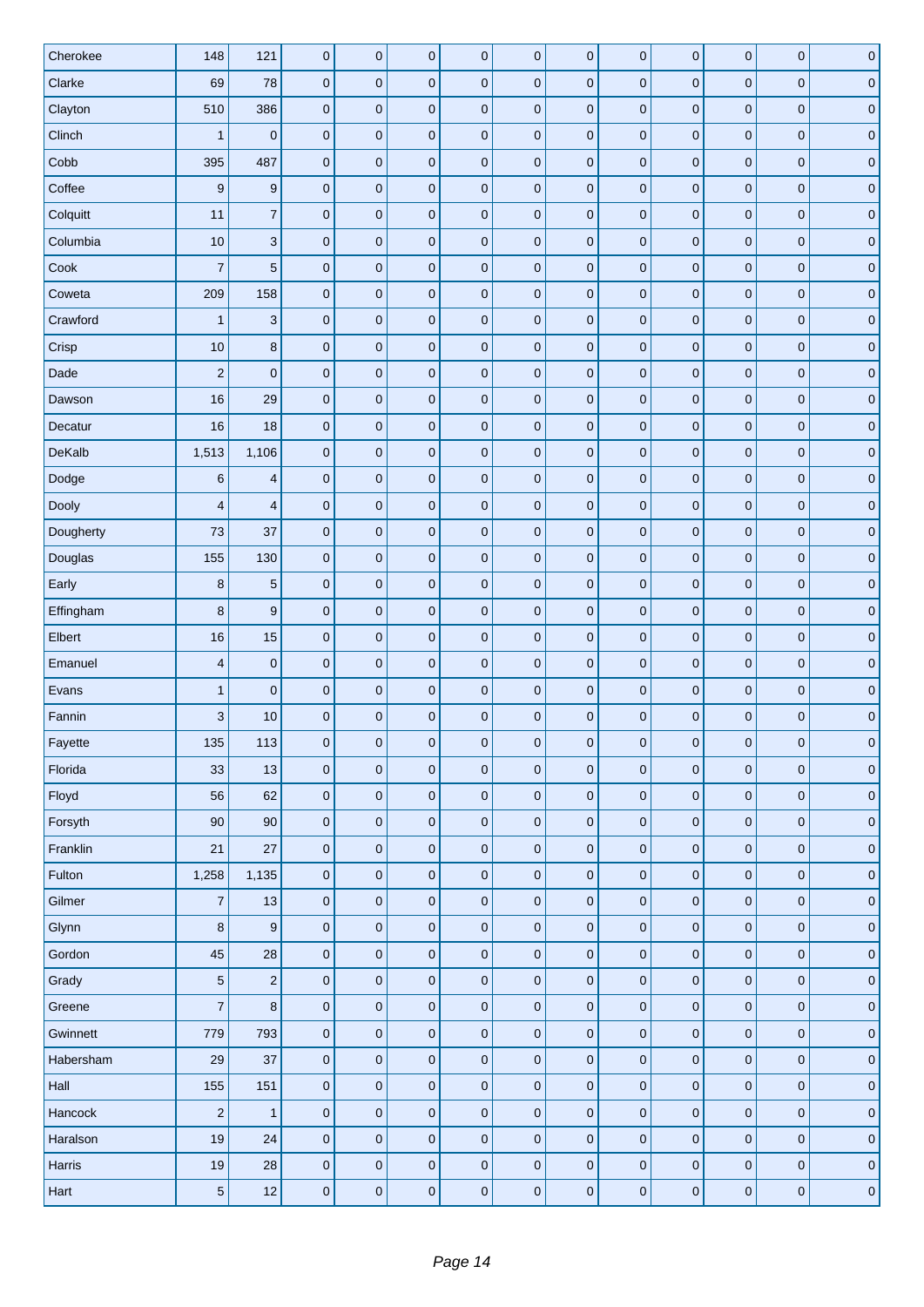| Heard              | 18                      | 12                      | $\pmb{0}$           | $\mathsf 0$         | $\pmb{0}$    | $\pmb{0}$        | $\pmb{0}$        | $\pmb{0}$        | $\pmb{0}$        | 0                | $\mathbf 0$      | $\pmb{0}$        | $\pmb{0}$    |
|--------------------|-------------------------|-------------------------|---------------------|---------------------|--------------|------------------|------------------|------------------|------------------|------------------|------------------|------------------|--------------|
| Henry              | 495                     | 380                     | $\pmb{0}$           | $\pmb{0}$           | $\mathbf{0}$ | $\mathbf 0$      | $\pmb{0}$        | $\pmb{0}$        | $\pmb{0}$        | 0                | $\pmb{0}$        | $\pmb{0}$        | $\pmb{0}$    |
| Houston            | 116                     | 60                      | $\pmb{0}$           | $\pmb{0}$           | $\mathbf 0$  | $\pmb{0}$        | $\pmb{0}$        | $\pmb{0}$        | $\pmb{0}$        | $\pmb{0}$        | $\boldsymbol{0}$ | $\pmb{0}$        | $\mathbf 0$  |
| Irwin              | $\bf 0$                 | $\sqrt{2}$              | $\pmb{0}$           | $\pmb{0}$           | $\mathbf 0$  | $\pmb{0}$        | $\pmb{0}$        | $\pmb{0}$        | $\pmb{0}$        | 0                | $\pmb{0}$        | $\pmb{0}$        | $\pmb{0}$    |
| Jackson            | 75                      | 110                     | $\pmb{0}$           | $\pmb{0}$           | $\pmb{0}$    | $\pmb{0}$        | $\pmb{0}$        | $\pmb{0}$        | $\pmb{0}$        | 0                | $\pmb{0}$        | $\pmb{0}$        | $\pmb{0}$    |
| Jasper             | 16                      | 12                      | $\pmb{0}$           | $\pmb{0}$           | $\mathbf 0$  | $\pmb{0}$        | $\boldsymbol{0}$ | $\pmb{0}$        | $\pmb{0}$        | $\pmb{0}$        | $\boldsymbol{0}$ | $\pmb{0}$        | $\pmb{0}$    |
| <b>Jeff Davis</b>  | $\overline{\mathbf{c}}$ | $\sqrt{5}$              | $\pmb{0}$           | $\pmb{0}$           | $\mathbf 0$  | $\mathbf 0$      | $\pmb{0}$        | $\pmb{0}$        | $\pmb{0}$        | $\pmb{0}$        | $\mathbf 0$      | $\pmb{0}$        | $\mathbf 0$  |
| Jefferson          | $\overline{c}$          | $\mathbf 2$             | $\pmb{0}$           | $\pmb{0}$           | $\mathbf{0}$ | $\pmb{0}$        | $\pmb{0}$        | $\pmb{0}$        | $\pmb{0}$        | $\pmb{0}$        | $\pmb{0}$        | $\pmb{0}$        | $\mathbf 0$  |
| Jenkins            | $\mathbf{1}$            | $\pmb{0}$               | $\pmb{0}$           | $\pmb{0}$           | $\mathbf 0$  | $\mathbf 0$      | $\pmb{0}$        | $\pmb{0}$        | $\pmb{0}$        | 0                | $\bf 0$          | $\pmb{0}$        | $\mathbf 0$  |
| Johnson            | $\overline{7}$          | $\mathbf 2$             | $\pmb{0}$           | $\mathsf 0$         | $\mathbf 0$  | $\pmb{0}$        | $\pmb{0}$        | $\pmb{0}$        | $\pmb{0}$        | 0                | $\bf 0$          | $\pmb{0}$        | $\bf 0$      |
| Jones              | $\overline{7}$          | $\overline{4}$          | $\pmb{0}$           | $\mathsf 0$         | $\pmb{0}$    | $\pmb{0}$        | $\pmb{0}$        | $\pmb{0}$        | $\pmb{0}$        | $\pmb{0}$        | $\pmb{0}$        | $\pmb{0}$        | $\pmb{0}$    |
| Lamar              | 17                      | 21                      | $\pmb{0}$           | $\pmb{0}$           | $\mathbf 0$  | $\pmb{0}$        | $\boldsymbol{0}$ | $\pmb{0}$        | $\pmb{0}$        | $\bf{0}$         | $\boldsymbol{0}$ | $\pmb{0}$        | $\mathbf 0$  |
| Lanier             | $\mathbf{1}$            | $\pmb{0}$               | $\pmb{0}$           | $\pmb{0}$           | $\mathbf 0$  | $\mathbf 0$      | $\pmb{0}$        | $\pmb{0}$        | $\pmb{0}$        | 0                | $\pmb{0}$        | $\pmb{0}$        | $\mathbf 0$  |
| Laurens            | 19                      | 13                      | $\pmb{0}$           | $\pmb{0}$           | $\mathbf 0$  | $\pmb{0}$        | $\pmb{0}$        | $\pmb{0}$        | $\pmb{0}$        | 0                | $\mathbf 0$      | $\mathbf 0$      | $\mathbf 0$  |
| Lee                | 13                      | 31                      | $\pmb{0}$           | $\pmb{0}$           | $\mathbf{0}$ | $\pmb{0}$        | $\boldsymbol{0}$ | $\pmb{0}$        | $\pmb{0}$        | 0                | $\pmb{0}$        | $\pmb{0}$        | $\mathbf 0$  |
| Liberty            | 19                      | 10                      | $\pmb{0}$           | $\pmb{0}$           | $\mathbf 0$  | $\pmb{0}$        | $\pmb{0}$        | $\pmb{0}$        | $\pmb{0}$        | $\pmb{0}$        | $\pmb{0}$        | $\pmb{0}$        | $\mathbf 0$  |
| Long               | $\overline{\mathbf{4}}$ | $\overline{2}$          | $\mathbf 0$         | $\pmb{0}$           | $\mathbf 0$  | $\pmb{0}$        | $\pmb{0}$        | $\pmb{0}$        | $\pmb{0}$        | 0                | $\bf 0$          | $\pmb{0}$        | $\pmb{0}$    |
| Lowndes            | 39                      | 21                      | $\pmb{0}$           | $\pmb{0}$           | $\mathbf 0$  | $\pmb{0}$        | $\pmb{0}$        | $\pmb{0}$        | $\pmb{0}$        | $\bf{0}$         | $\bf 0$          | $\pmb{0}$        | $\pmb{0}$    |
| Lumpkin            | 20                      | 11                      | $\pmb{0}$           | $\mathsf 0$         | $\mathbf 0$  | $\mathbf 0$      | $\pmb{0}$        | $\pmb{0}$        | $\pmb{0}$        | 0                | $\mathbf 0$      | $\pmb{0}$        | $\mathbf 0$  |
| Macon              | $\overline{c}$          | $\overline{\mathbf{4}}$ | $\pmb{0}$           | $\mathsf 0$         | $\mathbf 0$  | $\pmb{0}$        | $\pmb{0}$        | $\pmb{0}$        | $\pmb{0}$        | 0                | $\mathbf 0$      | $\mathbf 0$      | $\mathbf 0$  |
| Madison            | 17                      | 26                      | $\pmb{0}$           | $\pmb{0}$           | $\mathbf{0}$ | $\pmb{0}$        | $\pmb{0}$        | $\pmb{0}$        | $\pmb{0}$        | $\pmb{0}$        | $\bf 0$          | $\pmb{0}$        | $\mathbf 0$  |
| Marion             | 5                       | $\overline{7}$          | $\pmb{0}$           | $\pmb{0}$           | $\mathbf 0$  | $\pmb{0}$        | $\pmb{0}$        | $\pmb{0}$        | $\pmb{0}$        | 0                | $\boldsymbol{0}$ | $\pmb{0}$        | $\mathbf 0$  |
| McDuffie           | 3                       | $\mathbf 0$             | $\mathbf 0$         | $\pmb{0}$           | $\mathbf 0$  | $\pmb{0}$        | $\pmb{0}$        | $\pmb{0}$        | $\pmb{0}$        | 0                | $\pmb{0}$        | $\pmb{0}$        | $\pmb{0}$    |
| Meriwether         | 19                      | 22                      | $\pmb{0}$           | $\pmb{0}$           | $\mathbf{0}$ | $\pmb{0}$        | $\pmb{0}$        | $\pmb{0}$        | $\pmb{0}$        | 0                | $\boldsymbol{0}$ | $\pmb{0}$        | $\mathbf 0$  |
| Miller             | $\overline{2}$          | $\mathbf{1}$            | $\pmb{0}$           | $\pmb{0}$           | $\mathbf 0$  | $\mathbf 0$      | $\mathbf 0$      | $\pmb{0}$        | $\pmb{0}$        | $\boldsymbol{0}$ | $\mathbf 0$      | $\pmb{0}$        | $\mathbf 0$  |
| Mitchell           | 9                       | 6                       | $\pmb{0}$           | $\pmb{0}$           | $\mathbf 0$  | $\pmb{0}$        | $\boldsymbol{0}$ | $\pmb{0}$        | $\pmb{0}$        | 0                | $\boldsymbol{0}$ | $\pmb{0}$        | $\mathbf 0$  |
| Monroe             | 11                      | 20                      | $\boldsymbol{0}$    | 0                   | 0            | $\boldsymbol{0}$ | $\mathbf 0$      | $\boldsymbol{0}$ | $\boldsymbol{0}$ | 0                | $\mathbf 0$      | $\boldsymbol{0}$ | $\mathbf 0$  |
| Montgomery         | $\mathbf{1}$            | $\mathbf{1}$            | $\pmb{0}$           | $\pmb{0}$           | $\pmb{0}$    | $\pmb{0}$        | $\pmb{0}$        | $\mathbf 0$      | $\pmb{0}$        | 0                | $\mathbf{0}$     | $\pmb{0}$        | $\mathbf 0$  |
| Morgan             | 27                      | 30                      | $\mathbf 0$         | $\pmb{0}$           | $\pmb{0}$    | $\pmb{0}$        | $\mathbf 0$      | $\pmb{0}$        | $\pmb{0}$        | $\mathbf 0$      | $\mathbf 0$      | $\mathbf 0$      | $\mathbf 0$  |
| Murray             | 12                      | 14                      | $\mathbf 0$         | $\pmb{0}$           | $\mathbf 0$  | $\pmb{0}$        | $\mathbf 0$      | $\pmb{0}$        | $\pmb{0}$        | $\mathbf 0$      | $\pmb{0}$        | $\mathbf 0$      | $\mathbf 0$  |
| Muscogee           | 189                     | 195                     | $\pmb{0}$           | $\pmb{0}$           | $\pmb{0}$    | $\pmb{0}$        | $\pmb{0}$        | $\mathbf 0$      | $\mathbf 0$      | 0                | $\mathbf 0$      | $\mathbf 0$      | $\mathbf 0$  |
| Newton             | 257                     | 188                     | $\mathbf 0$         | $\mathsf{O}\xspace$ | $\pmb{0}$    | $\pmb{0}$        | $\mathbf 0$      | $\pmb{0}$        | $\pmb{0}$        | 0                | $\pmb{0}$        | $\mathbf 0$      | $\mathbf 0$  |
| North Carolina     | 20                      | 10                      | $\mathsf{O}\xspace$ | $\mathsf{O}\xspace$ | $\mathbf 0$  | $\pmb{0}$        | $\mathbf 0$      | $\pmb{0}$        | $\pmb{0}$        | $\mathbf 0$      | $\pmb{0}$        | $\mathbf 0$      | $\mathbf 0$  |
| Oconee             | 34                      | 31                      | $\pmb{0}$           | $\pmb{0}$           | $\pmb{0}$    | $\pmb{0}$        | $\pmb{0}$        | $\pmb{0}$        | $\pmb{0}$        | 0                | $\mathbf 0$      | $\pmb{0}$        | $\mathbf 0$  |
| Oglethorpe         | $\sqrt{3}$              | $\sqrt{5}$              | $\mathbf 0$         | $\pmb{0}$           | $\pmb{0}$    | $\pmb{0}$        | $\mathbf 0$      | $\mathbf 0$      | $\pmb{0}$        | 0                | $\mathbf 0$      | $\mathbf 0$      | $\mathbf{0}$ |
| Other Out of State | 46                      | 37                      | $\mathbf 0$         | $\mathsf{O}\xspace$ | $\pmb{0}$    | $\pmb{0}$        | $\mathbf 0$      | $\pmb{0}$        | $\mathbf 0$      | $\mathbf 0$      | $\pmb{0}$        | $\mathbf 0$      | $\pmb{0}$    |
| Paulding           | 110                     | 105                     | $\pmb{0}$           | $\mathsf 0$         | $\pmb{0}$    | $\pmb{0}$        | $\pmb{0}$        | $\mathbf 0$      | $\pmb{0}$        | 0                | $\mathbf 0$      | $\mathbf 0$      | $\mathbf 0$  |
| Peach              | 30                      | 16                      | $\pmb{0}$           | $\mathsf{O}\xspace$ | $\pmb{0}$    | $\pmb{0}$        | $\mathbf 0$      | $\pmb{0}$        | $\pmb{0}$        | 0                | $\pmb{0}$        | $\mathbf 0$      | $\mathbf 0$  |
| Pickens            | 28                      | 16                      | $\mathsf{O}\xspace$ | $\mathsf 0$         | $\pmb{0}$    | $\pmb{0}$        | $\pmb{0}$        | $\pmb{0}$        | $\pmb{0}$        | 0                | $\pmb{0}$        | $\pmb{0}$        | $\mathbf 0$  |
| Pierce             | 12                      | 15                      | $\pmb{0}$           | $\pmb{0}$           | $\pmb{0}$    | $\pmb{0}$        | $\pmb{0}$        | $\mathbf 0$      | $\pmb{0}$        | 0                | $\mathbf 0$      | $\pmb{0}$        | $\mathbf 0$  |
| Pike               | 25                      | 18                      | $\pmb{0}$           | $\pmb{0}$           | $\pmb{0}$    | $\pmb{0}$        | $\pmb{0}$        | $\pmb{0}$        | $\pmb{0}$        | $\pmb{0}$        | $\mathbf 0$      | $\pmb{0}$        | $\mathbf 0$  |
| Polk               | 34                      | 38                      | $\mathbf 0$         | $\mathsf{O}\xspace$ | $\pmb{0}$    | $\pmb{0}$        | $\mathbf 0$      | $\pmb{0}$        | $\pmb{0}$        | $\mathbf 0$      | $\pmb{0}$        | $\mathbf 0$      | $\mathbf 0$  |
| Pulaski            | $\overline{7}$          | $\sqrt{2}$              | $\mathbf 0$         | $\mathbf 0$         | $\pmb{0}$    | $\mathbf 0$      | $\mathbf 0$      | $\mathbf 0$      | $\mathbf 0$      | $\mathbf 0$      | $\mathbf 0$      | $\mathbf 0$      | $\pmb{0}$    |
| Putnam             | $26\,$                  | 14                      | $\pmb{0}$           | $\pmb{0}$           | 0            | $\pmb{0}$        | $\pmb{0}$        | $\pmb{0}$        | $\pmb{0}$        | $\pmb{0}$        | $\mathbf 0$      | $\pmb{0}$        | $\mathbf{0}$ |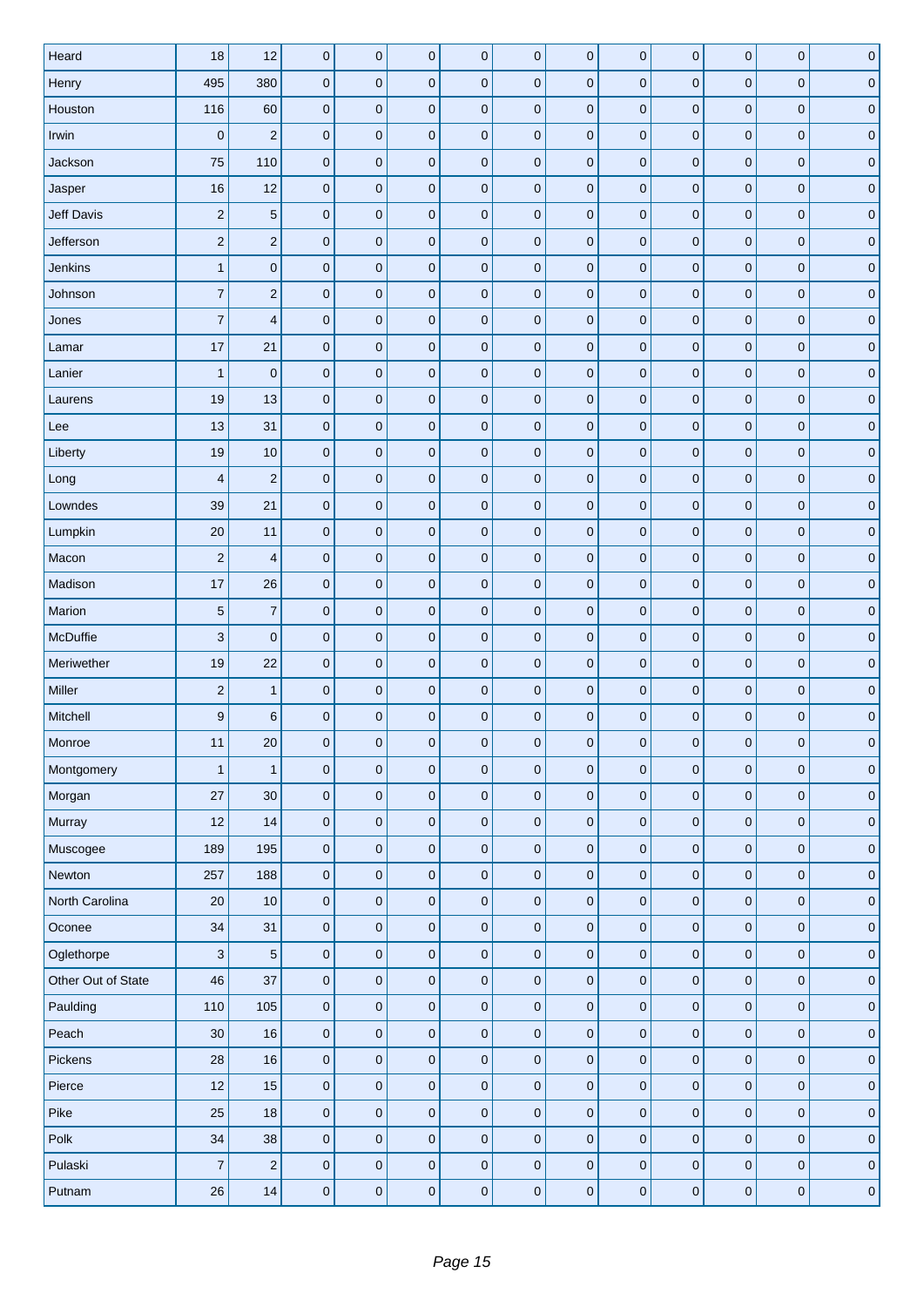| Quitman         | $\sqrt{3}$                | $\mathbf{3}$              | $\pmb{0}$   | $\mathsf 0$         | $\pmb{0}$           | 0              | $\mathbf 0$         | $\bf 0$   | $\mathbf 0$ | $\pmb{0}$   | $\mathbf 0$  | $\mathbf 0$ | $\pmb{0}$   |
|-----------------|---------------------------|---------------------------|-------------|---------------------|---------------------|----------------|---------------------|-----------|-------------|-------------|--------------|-------------|-------------|
| Rabun           | 17                        | 18                        | $\pmb{0}$   | $\pmb{0}$           | $\pmb{0}$           | $\mathbf 0$    | $\pmb{0}$           | $\pmb{0}$ | $\pmb{0}$   | $\pmb{0}$   | $\mathbf 0$  | $\mathbf 0$ | $\pmb{0}$   |
| Randolph        | 5                         | $\overline{\mathbf{4}}$   | $\pmb{0}$   | $\pmb{0}$           | $\pmb{0}$           | $\pmb{0}$      | $\mathbf 0$         | $\bf 0$   | $\pmb{0}$   | $\pmb{0}$   | $\mathbf 0$  | $\mathbf 0$ | $\pmb{0}$   |
| Richmond        | 25                        | 30                        | $\pmb{0}$   | $\pmb{0}$           | $\pmb{0}$           | $\pmb{0}$      | $\mathbf 0$         | $\bf 0$   | $\pmb{0}$   | $\pmb{0}$   | $\mathbf 0$  | $\mathbf 0$ | $\pmb{0}$   |
| Rockdale        | 193                       | 127                       | $\pmb{0}$   | $\pmb{0}$           | $\pmb{0}$           | $\pmb{0}$      | $\pmb{0}$           | $\pmb{0}$ | $\pmb{0}$   | $\pmb{0}$   | $\mathbf{0}$ | $\mathbf 0$ | $\pmb{0}$   |
| Schley          | $\mathbf{1}$              | $\mathbf 0$               | $\pmb{0}$   | $\pmb{0}$           | $\pmb{0}$           | $\mathbf 0$    | $\mathbf 0$         | $\pmb{0}$ | $\mathbf 0$ | $\pmb{0}$   | $\mathbf 0$  | $\mathbf 0$ | $\pmb{0}$   |
| Seminole        | $\overline{\mathbf{4}}$   | $\overline{4}$            | $\mathbf 0$ | $\mathbf 0$         | $\pmb{0}$           | $\mathbf 0$    | $\mathbf 0$         | $\pmb{0}$ | $\mathbf 0$ | $\mathbf 0$ | $\mathbf 0$  | $\mathbf 0$ | $\pmb{0}$   |
| South Carolina  | 15                        | 16                        | $\pmb{0}$   | $\pmb{0}$           | $\pmb{0}$           | $\pmb{0}$      | $\pmb{0}$           | $\pmb{0}$ | $\mathbf 0$ | $\pmb{0}$   | $\mathbf 0$  | $\mathbf 0$ | $\pmb{0}$   |
| Spalding        | 142                       | 87                        | $\pmb{0}$   | $\pmb{0}$           | $\pmb{0}$           | 0              | $\mathbf 0$         | $\pmb{0}$ | $\pmb{0}$   | $\pmb{0}$   | $\pmb{0}$    | $\pmb{0}$   | $\pmb{0}$   |
| Stephens        | 30                        | 37                        | $\pmb{0}$   | $\pmb{0}$           | $\pmb{0}$           | $\overline{0}$ | $\mathbf 0$         | $\bf 0$   | $\pmb{0}$   | $\mathbf 0$ | $\mathbf 0$  | $\mathbf 0$ | $\pmb{0}$   |
| <b>Stewart</b>  | $\overline{c}$            | $\mathbf{1}$              | $\pmb{0}$   | $\pmb{0}$           | $\pmb{0}$           | $\pmb{0}$      | $\pmb{0}$           | $\pmb{0}$ | $\pmb{0}$   | $\pmb{0}$   | $\mathbf 0$  | $\mathbf 0$ | $\pmb{0}$   |
| Sumter          | 13                        | $\overline{\mathcal{I}}$  | $\pmb{0}$   | $\pmb{0}$           | $\pmb{0}$           | $\pmb{0}$      | $\mathbf 0$         | $\pmb{0}$ | $\pmb{0}$   | $\pmb{0}$   | $\mathbf 0$  | $\mathbf 0$ | $\pmb{0}$   |
| Talbot          | $\mathbf{1}$              | $\sqrt{2}$                | $\mathbf 0$ | $\mathbf 0$         | $\pmb{0}$           | $\mathbf 0$    | $\mathbf 0$         | $\pmb{0}$ | $\mathbf 0$ | $\pmb{0}$   | $\mathbf 0$  | $\mathbf 0$ | $\pmb{0}$   |
| <b>Tattnall</b> | 5                         | $\ensuremath{\mathsf{3}}$ | $\pmb{0}$   | $\pmb{0}$           | $\pmb{0}$           | $\pmb{0}$      | $\pmb{0}$           | $\pmb{0}$ | $\pmb{0}$   | $\pmb{0}$   | $\mathbf 0$  | $\mathbf 0$ | $\pmb{0}$   |
| Taylor          | $\,$ 6                    | $\overline{\mathbf{4}}$   | $\pmb{0}$   | $\pmb{0}$           | $\pmb{0}$           | $\pmb{0}$      | $\mathbf 0$         | $\pmb{0}$ | $\pmb{0}$   | $\mathbf 0$ | $\pmb{0}$    | $\pmb{0}$   | $\pmb{0}$   |
| <b>Telfair</b>  | $\overline{c}$            | $\sqrt{2}$                | $\mathbf 0$ | $\pmb{0}$           | $\pmb{0}$           | $\overline{0}$ | $\mathbf 0$         | $\pmb{0}$ | $\pmb{0}$   | $\pmb{0}$   | $\mathbf 0$  | $\pmb{0}$   | $\pmb{0}$   |
| Tennessee       | 25                        | 11                        | $\pmb{0}$   | $\pmb{0}$           | $\pmb{0}$           | $\pmb{0}$      | $\mathbf 0$         | $\pmb{0}$ | $\pmb{0}$   | $\mathbf 0$ | $\mathbf{0}$ | $\mathbf 0$ | $\pmb{0}$   |
| Terrell         | $\ensuremath{\mathsf{3}}$ | $\mathbf 2$               | $\pmb{0}$   | $\pmb{0}$           | $\pmb{0}$           | $\pmb{0}$      | $\mathbf 0$         | $\pmb{0}$ | $\pmb{0}$   | $\pmb{0}$   | $\pmb{0}$    | $\mathbf 0$ | $\pmb{0}$   |
| Thomas          | 19                        | 24                        | $\mathbf 0$ | $\mathbf 0$         | $\pmb{0}$           | $\mathbf 0$    | $\mathbf 0$         | $\pmb{0}$ | $\mathbf 0$ | $\pmb{0}$   | $\mathbf 0$  | $\mathbf 0$ | $\pmb{0}$   |
| <b>Tift</b>     | 22                        | 13                        | $\mathbf 0$ | $\pmb{0}$           | $\pmb{0}$           | $\mathbf 0$    | $\mathbf 0$         | $\pmb{0}$ | $\mathbf 0$ | $\pmb{0}$   | $\mathbf 0$  | $\mathbf 0$ | $\pmb{0}$   |
| Toombs          | $\overline{7}$            | $\overline{\mathbf{4}}$   | $\pmb{0}$   | $\mathsf 0$         | $\pmb{0}$           | 0              | $\mathbf 0$         | $\pmb{0}$ | $\pmb{0}$   | $\pmb{0}$   | $\pmb{0}$    | $\pmb{0}$   | $\pmb{0}$   |
| <b>Towns</b>    | $\ensuremath{\mathsf{3}}$ | 8                         | $\pmb{0}$   | $\pmb{0}$           | $\mathbf 0$         | $\pmb{0}$      | $\mathbf 0$         | $\bf 0$   | $\pmb{0}$   | $\mathbf 0$ | $\pmb{0}$    | $\mathbf 0$ | $\pmb{0}$   |
| Treutlen        | $\ensuremath{\mathsf{3}}$ | $\mathbf{1}$              | $\pmb{0}$   | $\pmb{0}$           | $\pmb{0}$           | $\pmb{0}$      | $\mathbf 0$         | $\pmb{0}$ | $\mathbf 0$ | $\pmb{0}$   | $\mathbf 0$  | $\mathbf 0$ | $\pmb{0}$   |
| Troup           | 99                        | 74                        | $\pmb{0}$   | $\pmb{0}$           | $\pmb{0}$           | $\pmb{0}$      | $\mathbf 0$         | $\pmb{0}$ | $\pmb{0}$   | $\pmb{0}$   | $\mathbf 0$  | $\mathbf 0$ | $\pmb{0}$   |
| Turner          | $\boldsymbol{9}$          | $\overline{7}$            | $\pmb{0}$   | $\pmb{0}$           | $\pmb{0}$           | $\pmb{0}$      | $\mathbf 0$         | $\bf 0$   | $\pmb{0}$   | $\mathbf 0$ | $\pmb{0}$    | $\mathbf 0$ | $\pmb{0}$   |
| Twiggs          | $\sqrt{2}$                | $\mathbf{1}$              | $\pmb{0}$   | $\pmb{0}$           | $\pmb{0}$           | 0              | $\mathbf 0$         | $\bf 0$   | $\pmb{0}$   | $\pmb{0}$   | $\pmb{0}$    | $\mathbf 0$ | $\pmb{0}$   |
| Union           | 13                        | 20                        | $\pmb{0}$   | $\pmb{0}$           | $\pmb{0}$           | $\mathbf 0$    | $\mathbf 0$         | $\pmb{0}$ | $\pmb{0}$   | $\pmb{0}$   | $\pmb{0}$    | $\pmb{0}$   | $\pmb{0}$   |
| Upson           | 16                        | 34                        | $\mathbf 0$ | $\pmb{0}$           | $\pmb{0}$           | $\pmb{0}$      | $\mathsf{O}\xspace$ | $\pmb{0}$ | $\pmb{0}$   | $\pmb{0}$   | $\pmb{0}$    | $\pmb{0}$   | $\pmb{0}$   |
| Walker          | 21                        | 23                        | $\pmb{0}$   | $\mathsf{O}\xspace$ | $\pmb{0}$           | $\pmb{0}$      | $\mathbf 0$         | $\pmb{0}$ | $\pmb{0}$   | $\pmb{0}$   | $\pmb{0}$    | $\pmb{0}$   | $\pmb{0}$   |
| Walton          | 194                       | 162                       | $\pmb{0}$   | $\pmb{0}$           | $\pmb{0}$           | $\pmb{0}$      | $\pmb{0}$           | $\pmb{0}$ | $\pmb{0}$   | $\pmb{0}$   | $\pmb{0}$    | $\pmb{0}$   | $\pmb{0}$   |
| Ware            | $\sqrt{5}$                | $\, 6$                    | $\mathbf 0$ | $\mathsf{O}\xspace$ | $\pmb{0}$           | $\pmb{0}$      | $\mathbf 0$         | $\pmb{0}$ | $\pmb{0}$   | $\pmb{0}$   | $\pmb{0}$    | $\pmb{0}$   | $\pmb{0}$   |
| Washington      | $\sqrt{5}$                | $\ensuremath{\mathsf{3}}$ | $\pmb{0}$   | $\pmb{0}$           | $\pmb{0}$           | $\pmb{0}$      | $\pmb{0}$           | $\pmb{0}$ | $\pmb{0}$   | $\pmb{0}$   | $\pmb{0}$    | $\pmb{0}$   | $\mathbf 0$ |
| Wayne           | $\,$ 6                    | $\mathbf{3}$              | $\pmb{0}$   | $\mathsf{O}\xspace$ | $\pmb{0}$           | $\pmb{0}$      | $\pmb{0}$           | $\pmb{0}$ | $\pmb{0}$   | $\pmb{0}$   | $\mathbf 0$  | $\pmb{0}$   | $\pmb{0}$   |
| Webster         | $\mathbf{1}$              | $\pmb{0}$                 | $\mathbf 0$ | $\pmb{0}$           | $\pmb{0}$           | $\pmb{0}$      | $\pmb{0}$           | $\pmb{0}$ | $\pmb{0}$   | $\pmb{0}$   | $\pmb{0}$    | $\pmb{0}$   | $\pmb{0}$   |
| Wheeler         | $\overline{c}$            | $\pmb{0}$                 | $\pmb{0}$   | $\pmb{0}$           | $\pmb{0}$           | $\pmb{0}$      | $\pmb{0}$           | $\pmb{0}$ | $\pmb{0}$   | $\pmb{0}$   | $\pmb{0}$    | $\pmb{0}$   | $\pmb{0}$   |
| White           | 17                        | 19                        | $\pmb{0}$   | $\mathsf{O}\xspace$ | $\pmb{0}$           | $\pmb{0}$      | $\pmb{0}$           | $\pmb{0}$ | $\pmb{0}$   | $\pmb{0}$   | $\pmb{0}$    | $\pmb{0}$   | $\pmb{0}$   |
| Whitfield       | 30                        | 27                        | $\mathbf 0$ | $\pmb{0}$           | $\mathsf{O}\xspace$ | $\pmb{0}$      | $\pmb{0}$           | $\pmb{0}$ | $\pmb{0}$   | $\pmb{0}$   | $\mathbf 0$  | $\pmb{0}$   | $\pmb{0}$   |
| Wilcox          | $\sqrt{3}$                | $\mathbf{1}$              | $\pmb{0}$   | $\pmb{0}$           | $\pmb{0}$           | $\pmb{0}$      | $\mathbf 0$         | $\pmb{0}$ | $\pmb{0}$   | $\pmb{0}$   | $\pmb{0}$    | $\pmb{0}$   | $\pmb{0}$   |
| Wilkinson       | $\overline{7}$            | $\sqrt{5}$                | $\pmb{0}$   | $\mathsf{O}\xspace$ | $\mathsf{O}\xspace$ | $\pmb{0}$      | $\pmb{0}$           | $\pmb{0}$ | $\pmb{0}$   | $\pmb{0}$   | $\mathbf 0$  | $\pmb{0}$   | $\pmb{0}$   |
| Worth           | 14                        | 10                        | $\pmb{0}$   | $\pmb{0}$           | $\pmb{0}$           | $\pmb{0}$      | $\mathbf 0$         | $\pmb{0}$ | $\pmb{0}$   | $\pmb{0}$   | $\pmb{0}$    | $\pmb{0}$   | $\pmb{0}$   |
| <b>Total</b>    | 9,295                     | 8,181                     | $\pmb{0}$   | $\pmb{0}$           | $\pmb{0}$           | $\pmb{0}$      | $\pmb{0}$           | $\pmb{0}$ | $\pmb{0}$   | $\pmb{0}$   | $\pmb{0}$    | $\pmb{0}$   | $\pmb{0}$   |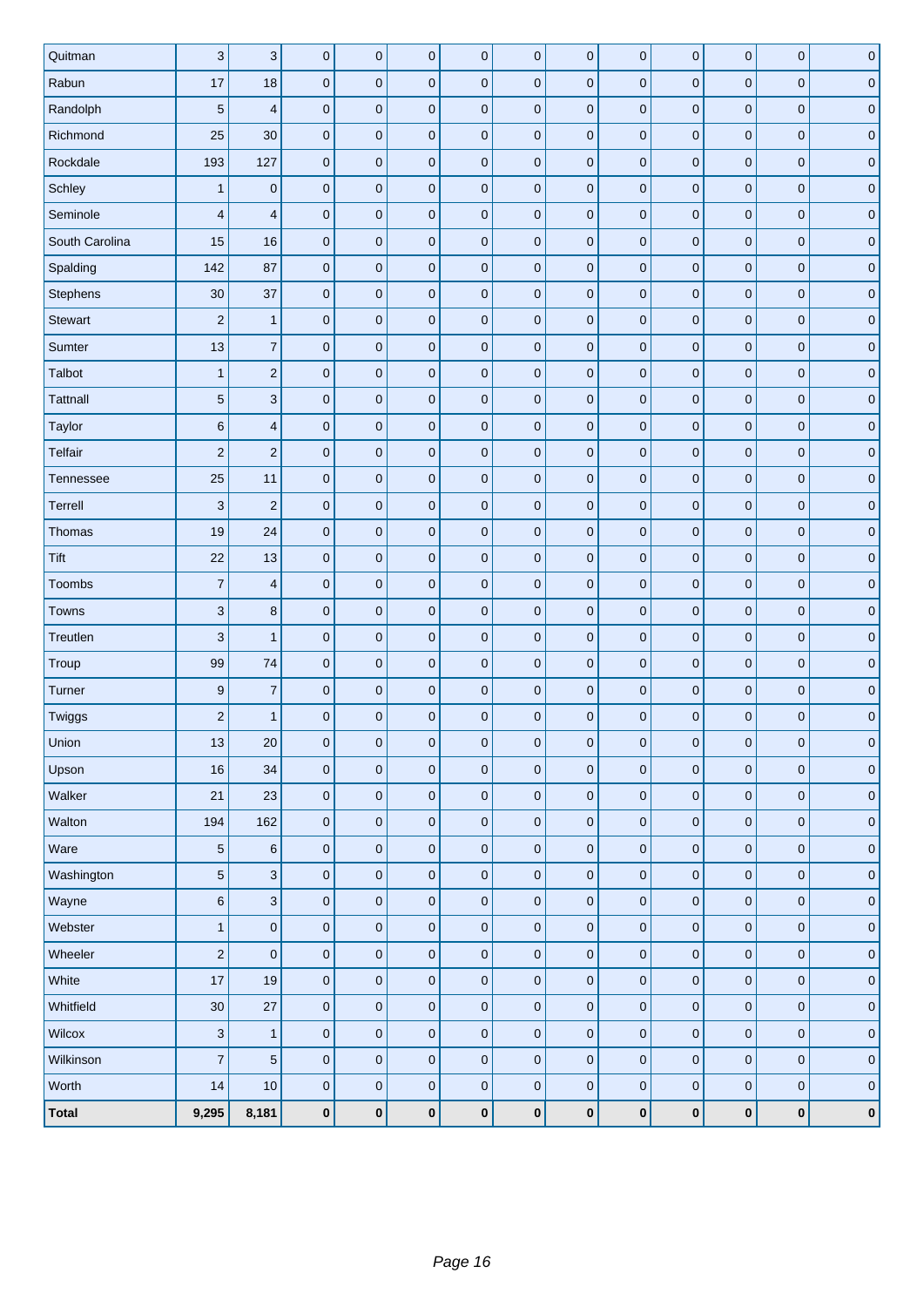# **Part A : Surgical Services Utilization**

### **1. Surgery Rooms in the OR Suite**

Please report the Number of Surgery Rooms, (as of the end of the report period). Report only the rooms in CON-Approved Operating Room Suites pursuant to Rule 111-2-2-.40 and 111-8-48-.28.

| <b>Room Type</b>            | <b>Dedicated Inpatient Rooms</b> | <b>Dedicated Outpatient Rooms</b> | <b>Shared Rooms</b> |
|-----------------------------|----------------------------------|-----------------------------------|---------------------|
| General Operating           |                                  |                                   | 12 <sub>1</sub>     |
| Cystoscopy (OR Suite)       |                                  |                                   |                     |
| <b>Endoscopy (OR Suite)</b> |                                  |                                   |                     |
| Cardiac                     |                                  |                                   |                     |
| <b>Total</b>                |                                  |                                   | 12 <sup>1</sup>     |

# **2. Procedures by Type of Room**

Please report the number of procedures by type of room.

| <b>Room Type</b>  | <b>Dedicated</b>       | <b>Dedicated</b>        | <b>Shared</b>          | <b>Shared</b>           |  |
|-------------------|------------------------|-------------------------|------------------------|-------------------------|--|
|                   | <b>Inpatient Rooms</b> | <b>Outpatient Rooms</b> | <b>Inpatient Rooms</b> | <b>Outpatient Rooms</b> |  |
| General Operating |                        |                         | 14,638                 | 18,446                  |  |
| Cystoscopy        |                        |                         |                        | $\overline{0}$          |  |
| Endoscopy         |                        |                         |                        | $\overline{0}$          |  |
| Cardiac           | 4.658                  |                         |                        | $\overline{0}$          |  |
| <b>Total</b>      | 4,658                  | O                       | 14,638                 | 18,446                  |  |

# **3. Patients by Type of Room**

Please report the number of patients by type of room.

| <b>Room Type</b>         | <b>Dedicated</b>       | <b>Dedicated</b>        | <b>Shared</b>          | <b>Shared</b>           |  |
|--------------------------|------------------------|-------------------------|------------------------|-------------------------|--|
|                          | <b>Inpatient Rooms</b> | <b>Outpatient Rooms</b> | <b>Inpatient Rooms</b> | <b>Outpatient Rooms</b> |  |
| <b>General Operating</b> |                        |                         | 3,555                  | 8,181                   |  |
| Cystoscopy               |                        |                         |                        | $\overline{0}$          |  |
| Endoscopy                |                        |                         |                        | 0                       |  |
| Cardiac                  | 654                    |                         |                        | $\overline{0}$          |  |
| <b>Total</b>             | 654                    |                         | 3,555                  | 8,181                   |  |

# **Part B : Ambulatory Patient Race/Ethnicity, Age, Gender and Payment Source**

# **1. Race/Ethnicity of Ambulatory Patients**

Please report the total number of ambulatory patients for both dedicated outpatient and shared room environment.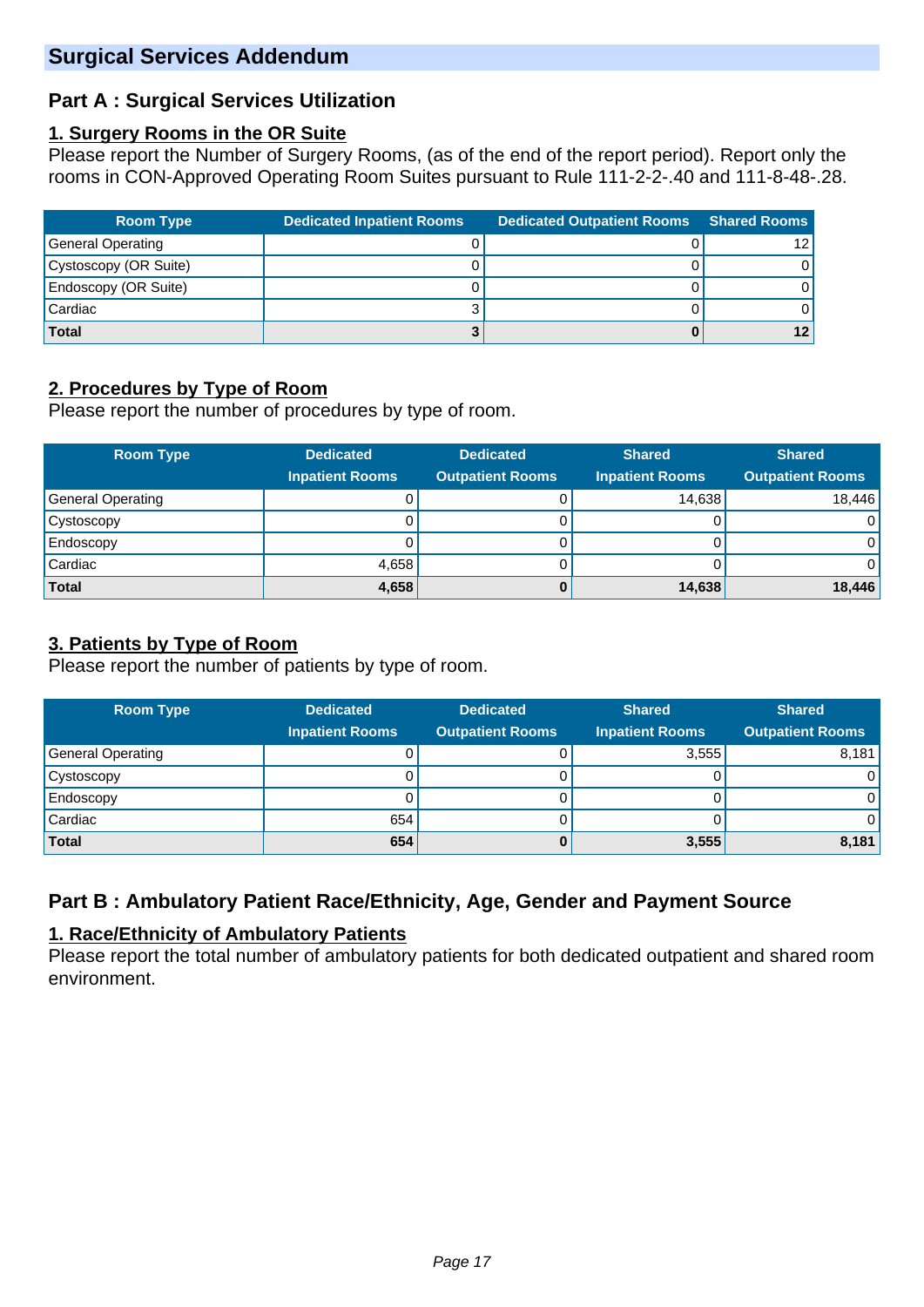| <b>Race/Ethnicity</b>         | <b>Number of Ambulatory Patients</b> |
|-------------------------------|--------------------------------------|
| American Indian/Alaska Native | 15                                   |
| Asian                         | 222                                  |
| <b>Black/African American</b> | 3,174                                |
| Hispanic/Latino               | 1,019                                |
| Pacific Islander/Hawaiian     | 8                                    |
| White                         | 3,427                                |
| Multi-Racial                  | 316                                  |
| <b>Total</b>                  | 8,181                                |

# **2. Age Grouping**

Please report the total number of ambulatory patients by age grouping.

| <b>Age of Patient</b> | <b>Number of Ambulatory Patients</b> |
|-----------------------|--------------------------------------|
| Ages 0-14             | 6,743                                |
| Ages 15-64            | 1,438                                |
| Ages 65-74            | 0                                    |
| Ages 75-85            | 0                                    |
| Ages 85 and Up        | 0                                    |
| <b>Total</b>          | 8,181                                |

# **3. Gender**

Please report the total number of ambulatory patients by gender.

| <b>Gender</b> | Number of Ambulatory Patients |
|---------------|-------------------------------|
| Male          | 4,839                         |
| Female        | 3,342                         |
| <b>Total</b>  | 8,181                         |

# **4. Payment Source**

Please report the total number of ambulatory patients by payment source.

| <b>Primary Payment Source</b> | <b>Number of Patients</b> |
|-------------------------------|---------------------------|
| Medicare                      | 22                        |
| Medicaid                      | 4,452                     |
| Third-Party                   | 3,575                     |
| Self-Pay                      | 132                       |

# **Perinatal Services Addendum**

# **Part A : Obstetrical Services Utilization**

Please report the following obstetrical services information for the report period. Include all deliveries and births in any unit of th hospital or anywhere on its grounds.

# **1. Number of Delivery Rooms:** 0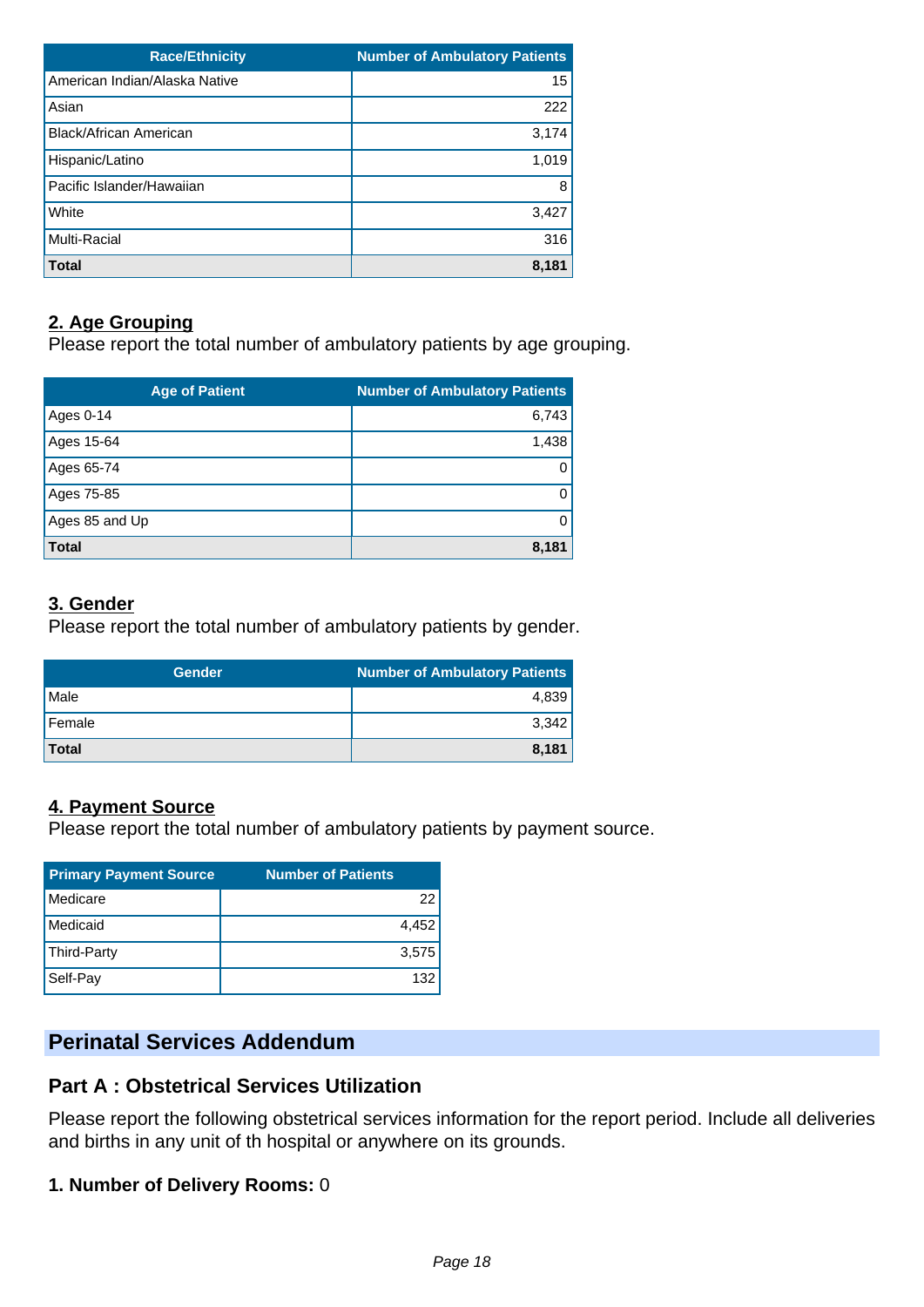- **2. Number of Birthing Rooms:** 0
- **3. Number of LDR Rooms:** 0
- **4. Number of LDRP Rooms:** 0
- **5. Number of Cesarean Sections:** 0
- **6. Total Live Births:** 0
- **7. Total Births (Live and Late Fetal Deaths):** 0
- **8. Total Deliveries (Births + Early Fetal Deaths and Induced Terminations):** 0

# **Part B : Newborn and Neonatal Nursery Services**

# **1. Nursery Services**

Please Report the following newborn and neonatal nursery information for the report period.

| <b>Type of Nursery</b>                                | <b>Set-Up and Staffed</b> | <b>Neonatal</b>   | <b>Inpatient</b> | <b>Transfers</b> |
|-------------------------------------------------------|---------------------------|-------------------|------------------|------------------|
|                                                       | <b>Beds/Station</b>       | <b>Admissions</b> | <b>Days</b>      | within Hospital  |
| Normal Newborn<br>(Basic)                             | 0                         | 0                 | 0                | $\Omega$         |
| <b>Specialty Care</b><br>(Intermediate Neonatal Care) | 0                         | 0                 | 0                | $\Omega$         |
| <b>Subspecialty Care</b><br>(Intensive Neonatal Care) | 50                        | 464               | 15,008           | 464              |

# **Part C : Obstetrical Charges and Utilization by Mother's Race/Ethnicity and Age**

# **1. Race/Ethnicity**

Please provide the number of admissions and inpatient days for mothers by the mother's race using race/ethnicity classifications.

| <b>Race/Ethnicity</b>         | <b>Admissions by Mother's Race</b> | <b>Inpatient Days</b> |
|-------------------------------|------------------------------------|-----------------------|
| American Indian/Alaska Native |                                    | $\Omega$              |
| Asian                         |                                    | $\mathbf{0}$          |
| <b>Black/African American</b> |                                    | $\mathbf{0}$          |
| Hispanic/Latino               |                                    | $\mathbf{0}$          |
| Pacific Islander/Hawaiian     |                                    | $\mathbf{0}$          |
| White                         |                                    | $\mathbf{0}$          |
| Multi-Racial                  |                                    | $\Omega$              |
| <b>Total</b>                  |                                    | $\bf{0}$              |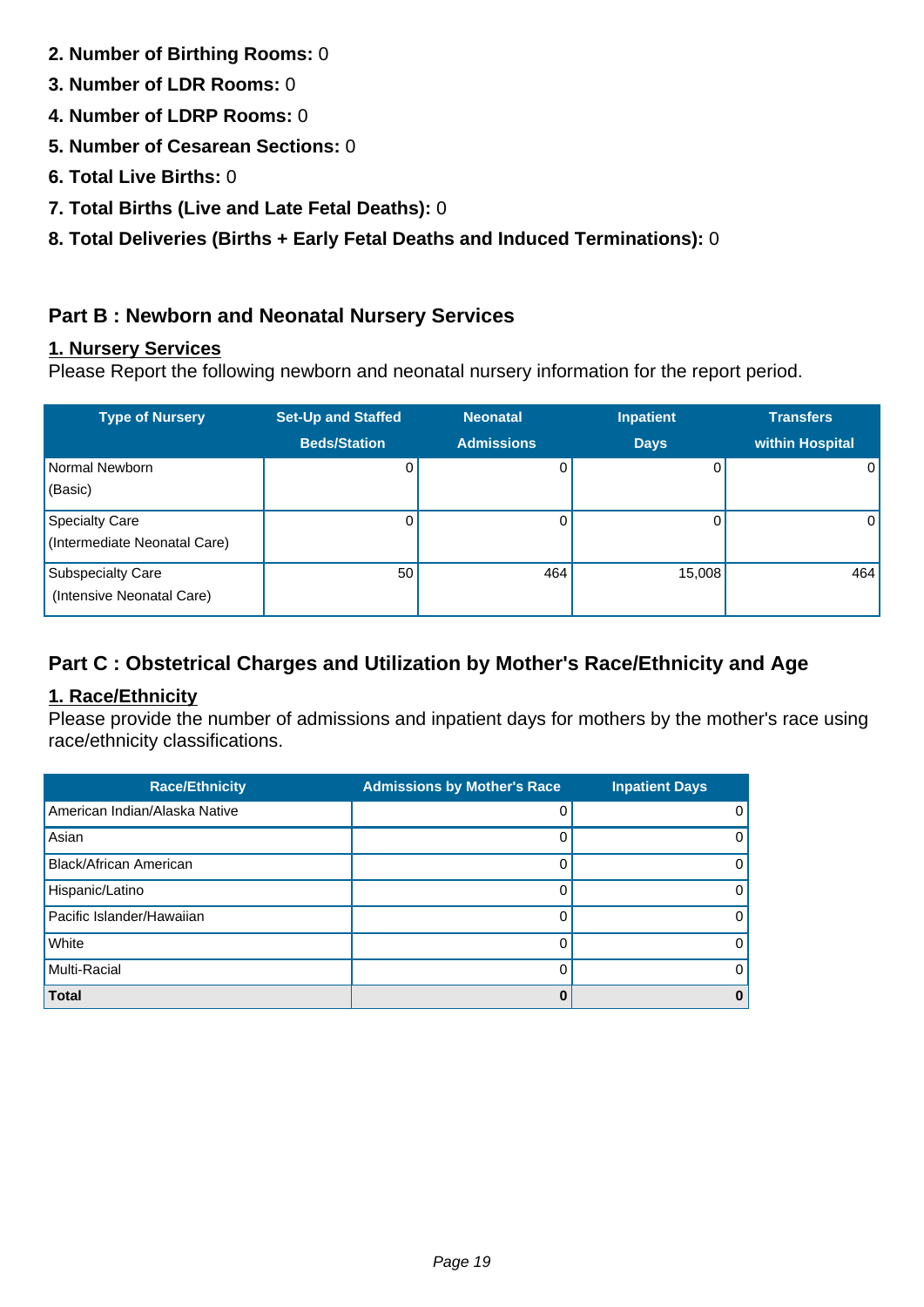# **2. Age Grouping**

Please provide the number of admissions by the following age groupings.

| <b>Age of Patient</b> | <b>Number of Admissions</b> | <b>Inpatient Days</b> |
|-----------------------|-----------------------------|-----------------------|
| Ages 0-14             |                             |                       |
| Ages 15-44            |                             |                       |
| Ages 45 and Up        |                             |                       |
| <b>Total</b>          |                             |                       |

### **3. Average Charge for an Uncomplicated Delivery**

Please report the average hospital charge for an uncomplicated delivery(CPT 59400)

\$0.00

# **4. Average Charge for a Premature Delivery**

Please report the average hospital charge for a premature delivery.

\$0.00

# **LTCH Addendum**

# **Part A : General Information**

**1a. Accreditation** Check the box to the right if your Long Term Care Hospital is accredited.  $\Box$ If you checked the box for yes, please specify the agency that accredits your facility in the space below.

# **1b. Level/Status of Accreditation**

Please provide your organization's level/status of accreditation.

- **2. Number of Licensed LTCH Beds:** 0
- **3. Permit Effective Date:**
- **4. Permit Designation:**
- **5. Number of CON Beds:** 0
- **6. Number of SUS Beds:** 0
- **7. Total Patient Days:** 0
- **8. Total Discharges:** 0
- **9. Total LTCH Admissions:** 0

# **Part B : Utilization by Race, Age, Gender and Payment Source**

#### **1. Race/Ethnicity**

Please provide the number of admissions and inpatient days using the following race/ethnicity classifications.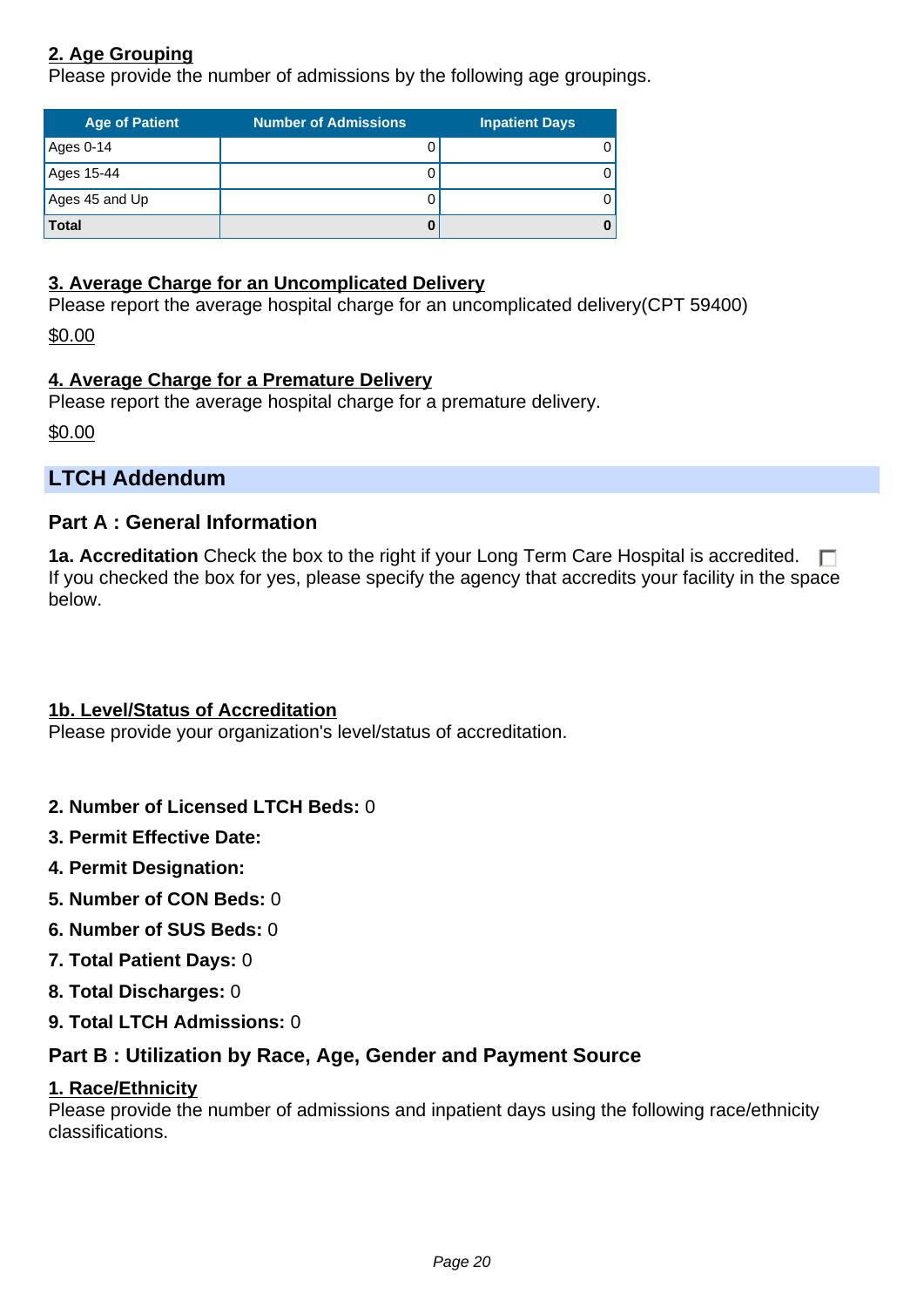| <b>Race/Ethnicity</b>         | <b>Admissions</b> | <b>Inpatient Days</b> |
|-------------------------------|-------------------|-----------------------|
| American Indian/Alaska        |                   | 0                     |
| <b>Native</b>                 |                   |                       |
| Asian                         |                   |                       |
| <b>Black/African American</b> |                   | Ω                     |
| Hispanic/Latino               |                   |                       |
| Pacific Islander/Hawaiian     |                   |                       |
| White                         |                   | Ω                     |
| Multi-Racial                  | C                 | Ω                     |
| <b>Total</b>                  | 0                 | Ω                     |

# **2. Age of LTCH Patient**

Please provide the number of admissions and inpatient days by the following age groupings.

| <b>Age of Patient</b> | <b>Admissions</b> | <b>Inpatient Days</b> |
|-----------------------|-------------------|-----------------------|
| Ages 0-64             | 0                 |                       |
| Ages 65-74            | 0                 |                       |
| Ages 75-84            | O                 |                       |
| Ages 85 and Up        | 0                 |                       |
| <b>Total</b>          |                   |                       |

### **3. Gender**

Please provide the number of admissions and inpatient days by the following gender classifications.

| <b>Gender of Patient</b> | <b>Admissions</b> | <b>Inpatient Days</b> |
|--------------------------|-------------------|-----------------------|
| Male                     |                   |                       |
| Female                   |                   |                       |
| <b>Total</b>             |                   |                       |

# **4. Payment Source**

Please indicate the number of patients by the payment source. Please note that individuals may have multiple payment sources.

| <b>Primary Payment Source</b> | <b>Number of Patients</b> | <b>Inpatient Days</b> |
|-------------------------------|---------------------------|-----------------------|
| Medicare                      |                           |                       |
| Third-Party                   |                           |                       |
| Self-Pay                      |                           |                       |
| Other                         | U                         |                       |

# **Psychiatric/Substance Abuse Services Addendum**

**Part A : Psychiatric and Substance Abuse Data by Program**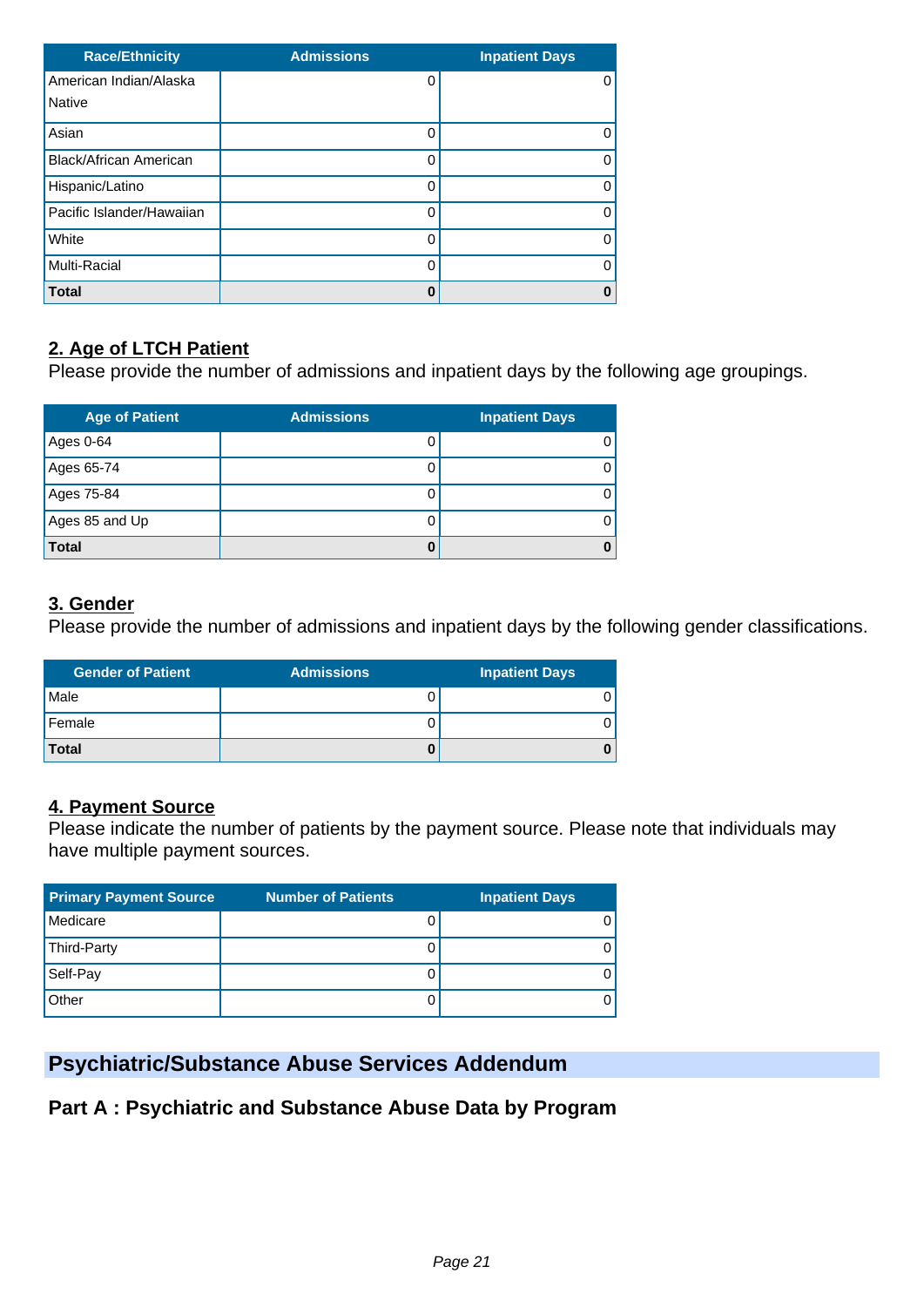# **1. Beds**

Please report the number of beds as of the last day of the report period. Report beds only for officially recognized programs. Use the blank row to report combined beds. For combined bed programs, please report each of the combined bed programs and the number of combined beds. Indicate the combined programs using letters A through H, for example,"AB"

| <b>Patient Type</b>                                   | <b>Distribution of CON-Authorized Beds</b> | <b>Set-Up and Staffed Beds</b> |
|-------------------------------------------------------|--------------------------------------------|--------------------------------|
| A- General Acute Psychiatric Adults 18 and over       | 0                                          | $\Omega$                       |
| B- General Acute Psychiatric Adolescents 13-17        | $\Omega$                                   | $\Omega$                       |
| C- General Acute Psychiatric Children 12 and<br>under | $\Omega$                                   | $\Omega$                       |
| D- Acute Substance Abuse Adults 18 and over           | 0                                          | $\Omega$                       |
| E- Acute Substance Abuse Adolescents 13-17            | $\Omega$                                   | $\Omega$                       |
| <b>F-Extended Care Adults 18 and over</b>             | $\Omega$                                   | $\Omega$                       |
| G- Extended Care Adolescents 13-17                    | $\Omega$                                   | $\Omega$                       |
| H- Extended Care Adolescents 0-12                     | $\Omega$                                   | $\Omega$                       |
|                                                       | $\Omega$                                   | $\Omega$                       |

# **2. Admissions, Days, Discharges, Accreditation**

Please report the following utilization for the report period. Report only for officially recognized programs.

| <b>Program Type</b>                                          | <b>Admissions</b> | Inpatient   | <b>Discharges</b> | <b>Discharge</b> | <b>Average Charge</b>  | <b>Check if the Program</b> |
|--------------------------------------------------------------|-------------------|-------------|-------------------|------------------|------------------------|-----------------------------|
|                                                              |                   | <b>Days</b> |                   | <b>Days</b>      | <b>Per Patient Day</b> | is JCAHO Accredited         |
| <b>General Acute</b><br>Psychiatric Adults 18<br>and over    | $\Omega$          | 0           | 0                 | 0                | 0                      |                             |
| <b>General Acute</b><br>Psychiatric<br>Adolescents 13-17     | $\mathbf{0}$      | $\Omega$    | $\Omega$          | $\Omega$         | $\Omega$               | □                           |
| <b>General Acute</b><br>Psychiatric Children 12<br>and Under | $\mathbf{0}$      | $\Omega$    | 0                 | $\mathbf 0$      | $\mathbf 0$            |                             |
| Acute Substance<br>Abuse Adults 18 and<br>over               | $\Omega$          | $\Omega$    | $\Omega$          | $\Omega$         | $\Omega$               |                             |
| Acute Substance<br>Abuse Adolescents<br>$13 - 17$            | $\Omega$          | $\Omega$    | $\overline{0}$    | $\mathbf 0$      | $\mathbf 0$            |                             |
| <b>Extended Care Adults</b><br>18 and over                   | $\mathbf{0}$      | $\Omega$    | $\Omega$          | $\Omega$         | $\mathbf 0$            |                             |
| <b>Extended Care</b><br>Adolescents 13-17                    | $\mathbf{0}$      | $\Omega$    | 0                 | $\mathbf 0$      | $\mathbf 0$            |                             |
| <b>Extended Care</b><br>Adolescents 0-12                     | 0                 | $\mathbf 0$ | 0                 | $\pmb{0}$        | 0                      |                             |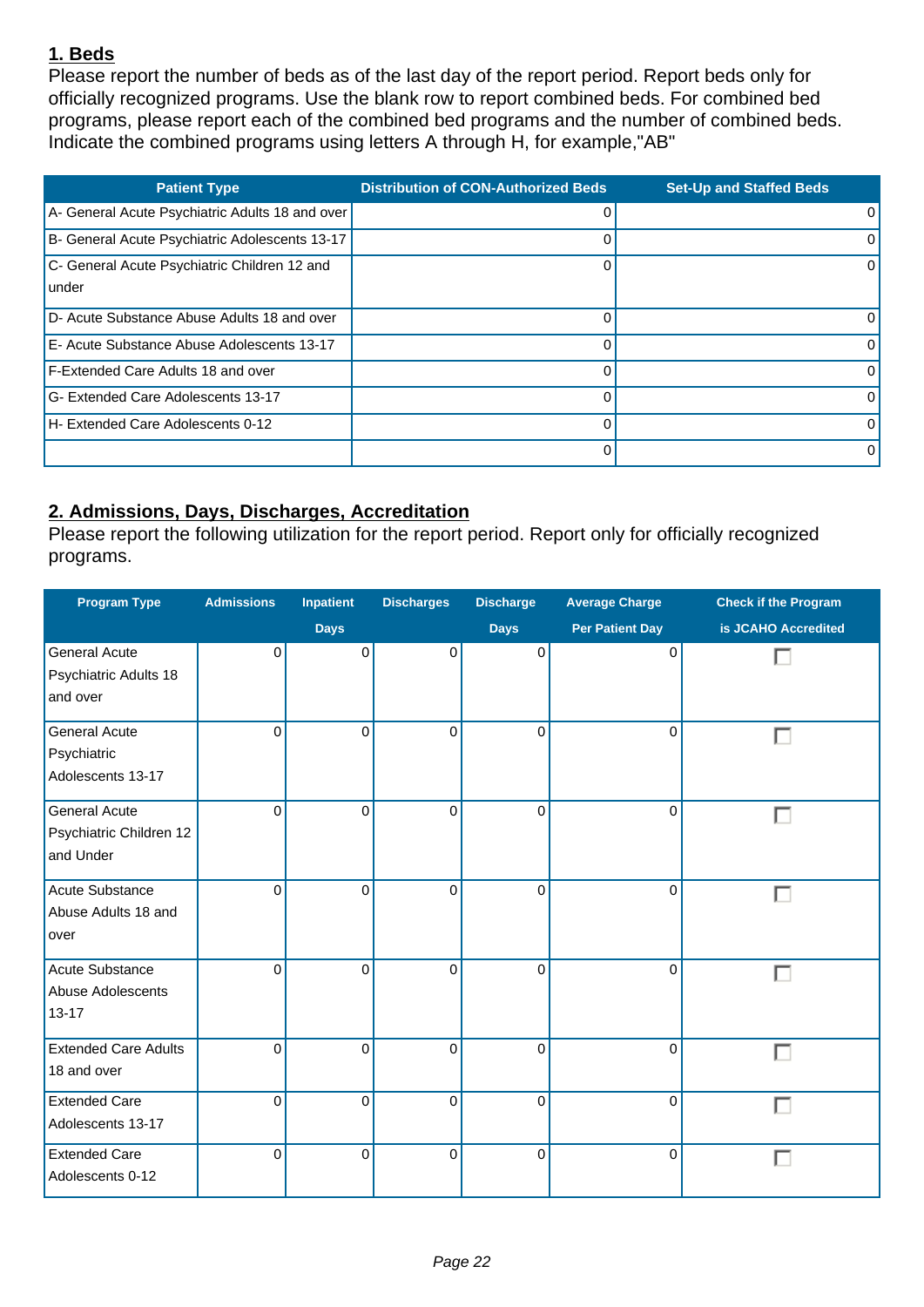# **Part B : Psych/SA Utilization by Race/Ethnicity, Gender, and Payment Source**

### **1. Race/Ethnicity**

Please provide the number of admissions and inpatient days using the following race/ethnicity classifications.

| <b>Race/Ethnicity</b>         | <b>Admissions</b> | <b>Inpatient Days</b> |
|-------------------------------|-------------------|-----------------------|
| American Indian/Alaska        | 0                 |                       |
| <b>Native</b>                 |                   |                       |
| Asian                         | 0                 |                       |
| <b>Black/African American</b> | 0                 |                       |
| Hispanic/Latino               | 0                 |                       |
| Pacific Islander/Hawaiian     | 0                 |                       |
| White                         | 0                 |                       |
| Multi-Racial                  | 0                 |                       |
| <b>Total</b>                  | 0                 | ŋ                     |

### **2. Gender**

Please provide the number of admissions and inpatient days by the following gender classifications.

| <b>Gender of Patient</b> | <b>Admissions</b> | <b>Inpatient Days</b> |
|--------------------------|-------------------|-----------------------|
| Male                     |                   |                       |
| Female                   |                   |                       |
| <b>Total</b>             |                   |                       |

### **3. Payment Source**

Please indicate the number of patients by the following payment sources. Please note that individuals may have multiple payment sources.

| <b>Primary Payment Source</b> | <b>Number of Patients</b> | <b>Inpatient Days</b> |
|-------------------------------|---------------------------|-----------------------|
| Medicare                      |                           |                       |
| Medicaid                      |                           |                       |
| <b>Third Party</b>            |                           |                       |
| Self-Pay                      |                           |                       |
| PeachCare                     |                           |                       |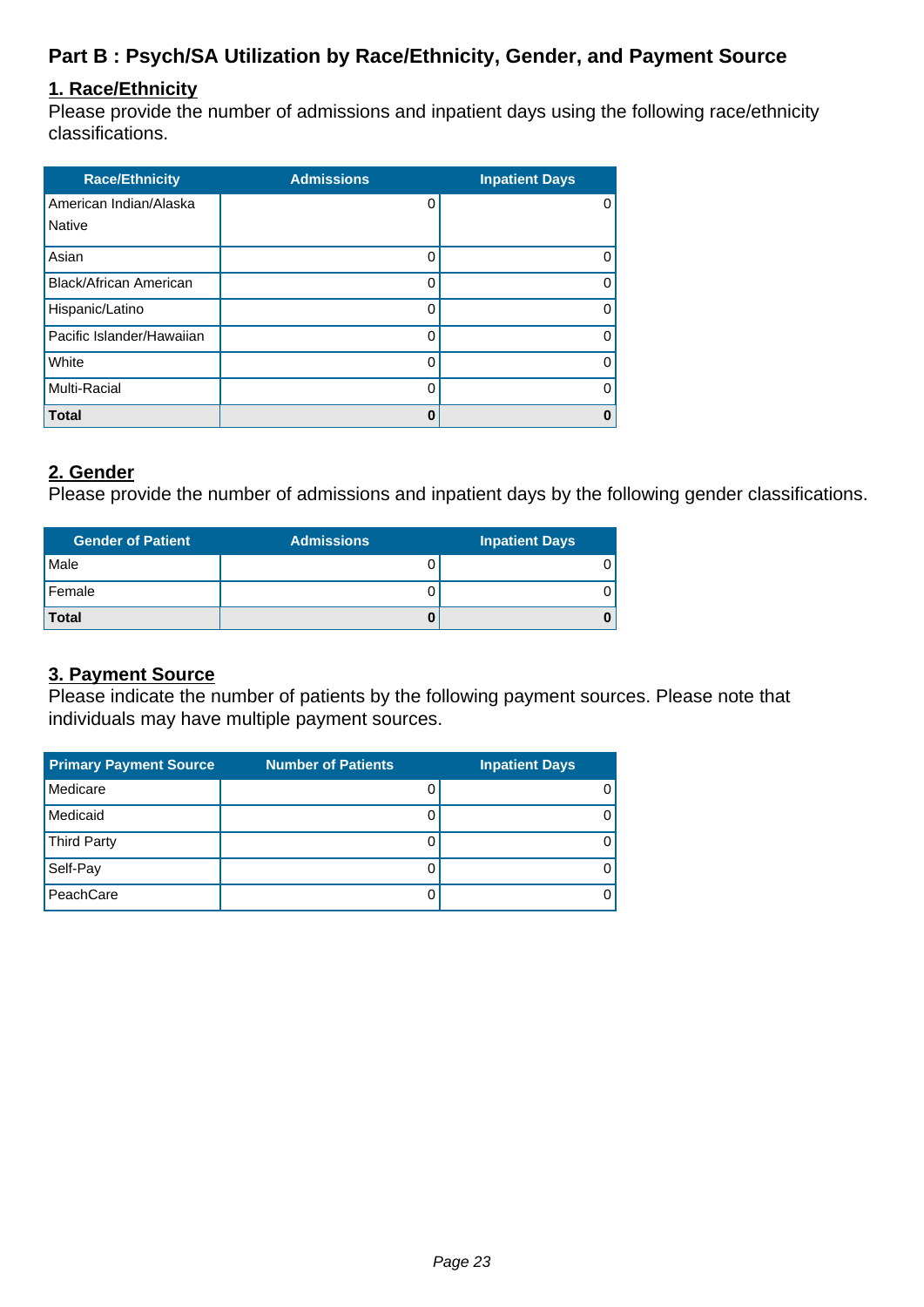# **Georgia Minority Health Advisory Council Addendum**

Because of Georgia's racial and ethnic diversity, and a dramatic increase in segments of the population with Limited English Proficiency, the Georgia Minority Health Advisory Council is working with the Department of Community Health to assess our health systems' ability to provide Culturally and Linguistically Appropriate Services (CLAS) to all segments of our population. We appreciate your willingness to provide information on the following questions:

**1.** Do you have paid medical interpreters on staff? (Check the box, if yes.)  $\Box$ **If you checked yes, how many?** 8.5500001907349 (FTE's) What languages do they interpret? SPANISH

**2.** When a paid medical interpreter is not available for a limited-English proficiency patient, what alternative mechanisms do you use to assure the provision of Linguistically Appropriate Services? (Check all that apply)

| <b>Bilingual Hospital Staff Member</b> | ⊮ | Bilingual Member of Patient's Family |    |
|----------------------------------------|---|--------------------------------------|----|
| Community Volunteer Intrepreter        |   | Telephone Interpreter Service        | 1Й |
| Refer Patient to Outside Agency        | ш | Other (please describe):             | ⊮  |

Video Remote Interpreting Service and Contracted On-Site Interpreters

**3.** Please complete the following grid to show the proportion of patients you serve who prefer speaking various languages (name the 3 most common non-English languages spoken.)

| Top 3 most common<br>non-English languages<br>spoken by your patients | <b>Percent of patients for</b><br>whom this is their<br>preferred language | # of physicians on<br>staff who speak<br>this language | # of nurses on<br>staff who speak<br>this language | $#$ of other<br>employed staff who<br>speak this language |
|-----------------------------------------------------------------------|----------------------------------------------------------------------------|--------------------------------------------------------|----------------------------------------------------|-----------------------------------------------------------|
| Spanish                                                               | $7.2\%$                                                                    |                                                        |                                                    | O l                                                       |
| <b>Burmese</b>                                                        | $0.1\%$                                                                    |                                                        |                                                    | 0١                                                        |
| Vietnamese                                                            | $0.1\%$                                                                    |                                                        |                                                    | 0١                                                        |

**4.** What **training** have you provided to your staff to assure cultural competency and the provision of **Culturally and Linguistically Appropriate Services (CLAS)** to your patients?

Interpreting/Translation Policy and Resources Presentation at New Hire Orientation and Patient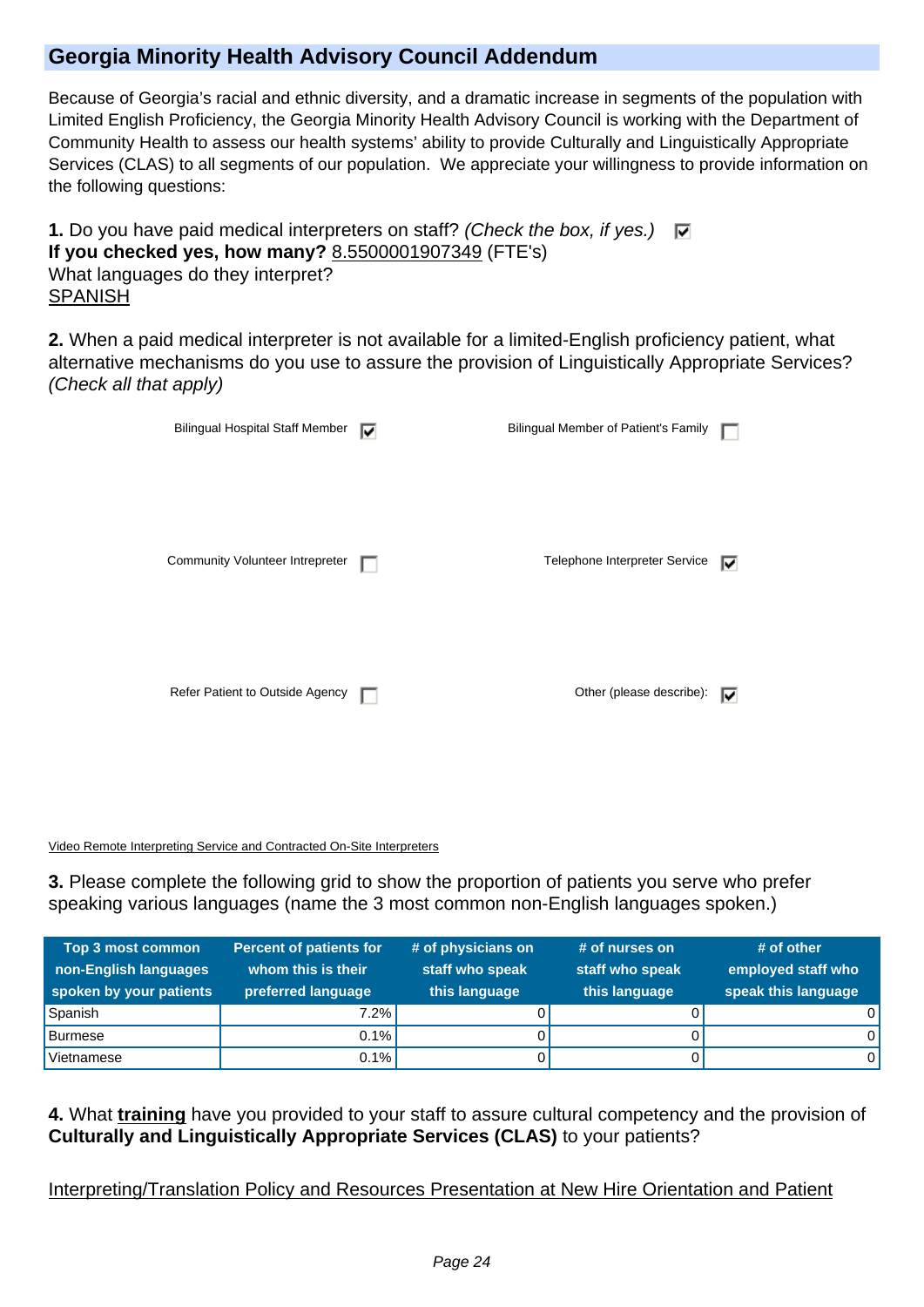### Care Provider Orientation, along with education in Annual Employee Assessment.

**5.** What is the most urgent tool or resource you need in order to increase your ability to provide **Culturally and Linguistically Appropriate Services (CLAS)** to your patients?

#### Immediate access to additional bilingual personnel or technology via contractual relationships

**6.** In what languages are the signs written that direct patients within your facility?

1. ENGLISH 2. SPANISH 3. 4.

**7.** If an uninsured patient visits your emergency department, is there a community health center, federally-qualified health center, free clinic, or other reduced-fee safety net clinic nearby to which you could refer that patient in order to provide him or her an affordable primary care medical home regardless of ability to pay? (Check the box, if yes)  $\Box$ 

If you checked yes, what is the name and location of that health care center or clinic?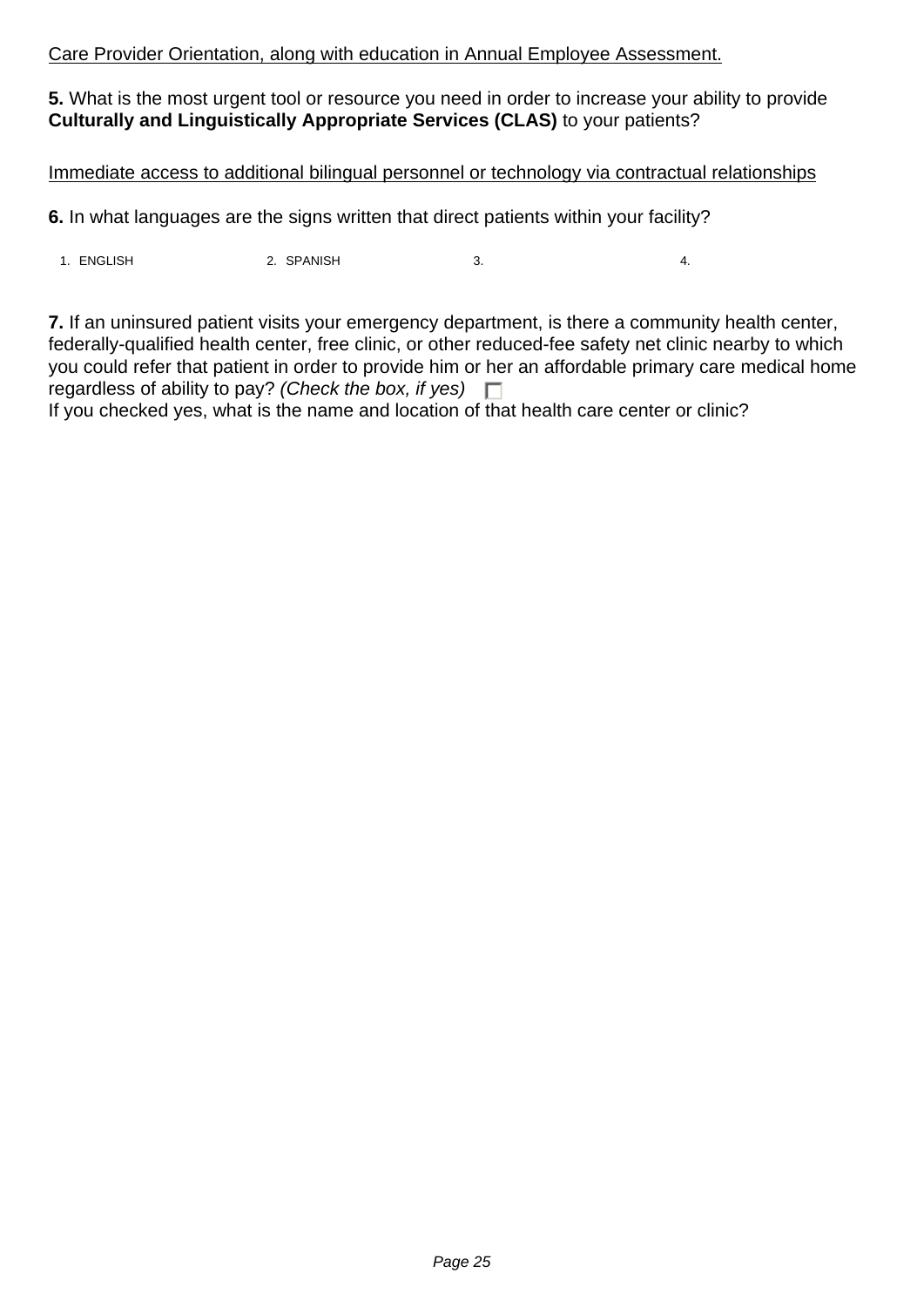# **Comprehensive Inpatient Physical Rehabilitation Addendum**

# **Part A : Rehab Utilization by Race/Ethnicity, Gender, and Payment Source**

### **1. Admissions and Days of Care by Race**

Please report the number of inpatient physical rehabilitation admissions and inpatient days for the hospital by the following race and ethnicity categories.

| <b>Race/Ethnicity</b>         | <b>Admissions</b> | <b>Inpatient Days</b> |
|-------------------------------|-------------------|-----------------------|
| American Indian/Alaska Native |                   | $\Omega$              |
| Asian                         |                   | 0                     |
| <b>Black/African American</b> |                   | $\Omega$              |
| Hispanic/Latino               |                   | $\Omega$              |
| Pacific Islander/Hawaiian     |                   | 0                     |
| White                         |                   | 0                     |
| Multi-Racial                  |                   | 0                     |

# **2. Admissions and Days of care by Gender**

Please report the number of inpatient physical rehabilitation admissions and inpatient days by gender.

| <b>Gender</b> | <b>Admissions</b> | <b>Inpatient Days</b> |
|---------------|-------------------|-----------------------|
| l Male        |                   |                       |
| l Female      |                   |                       |

# **3. Admissions and Days of Care by Age Cohort**

Please report the number of inpatient physical rehabilitation admissions and inpatient days by age cohort.

| <b>Gender</b> | <b>Admissions</b> | <b>Inpatient Days</b> |
|---------------|-------------------|-----------------------|
| $0 - 17$      |                   | 0                     |
| 18-64         |                   | 0                     |
| 65-84         |                   | 0                     |
| 85 Up         |                   | 0                     |

# **Part B : Referral Source**

#### **1. Referral Source**

Please report the number of inpatient physical rehabilitation admissions during the report period from each of the following sources.

| <b>Referral Source</b>                  | <b>Admissions</b> |
|-----------------------------------------|-------------------|
| Acute Care Hospital/General<br>Hospital |                   |
| Long Term Care Hospital                 |                   |
| <b>Skilled Nursing Facility</b>         |                   |
| Traumatic Brain Injury Facility         |                   |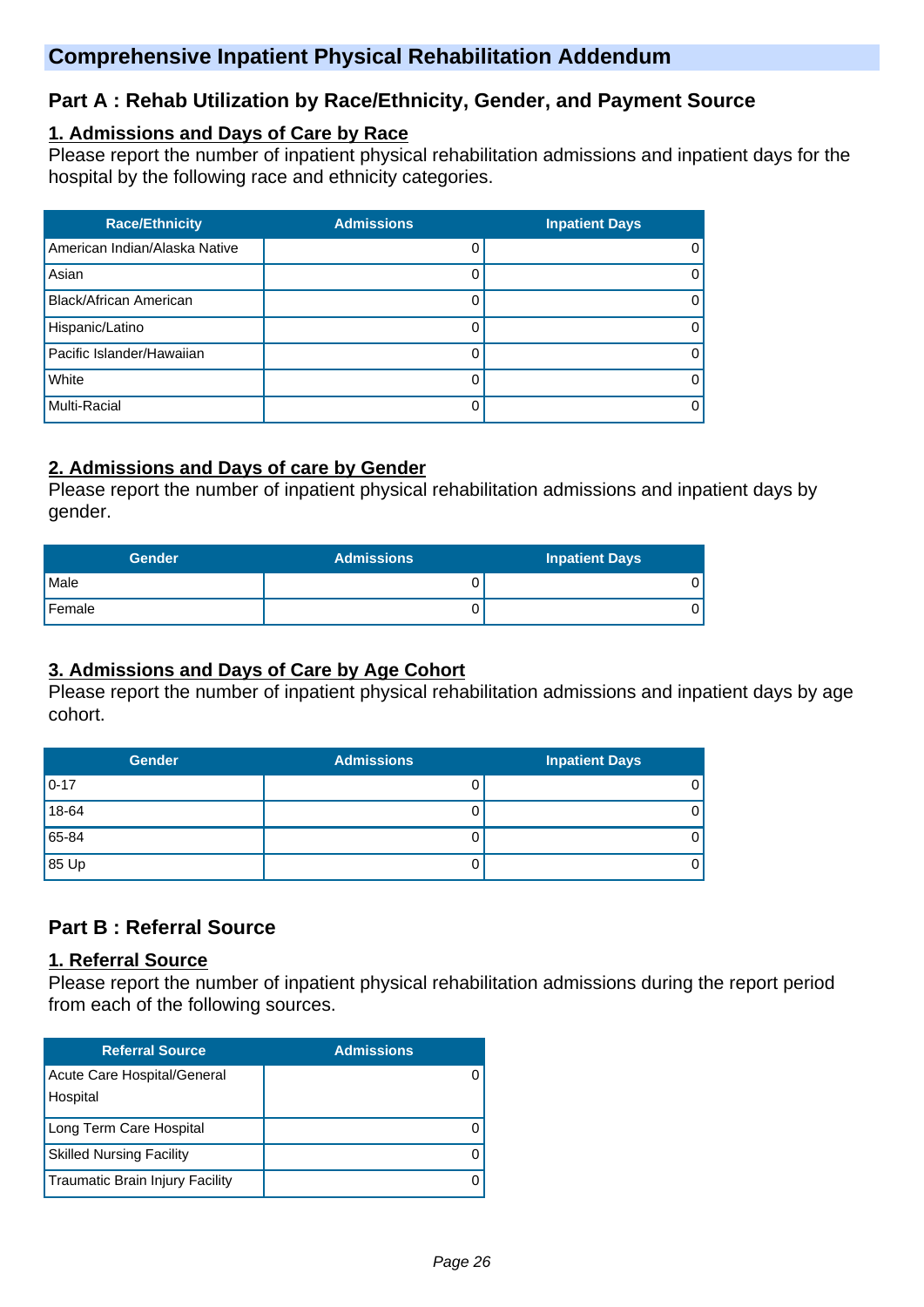### **1. Payers**

Please report the number of inpatient physical rehabilitation admissions by each of the following payer categories.

| <b>Primary Payment Source</b> | <b>Admissions</b> |
|-------------------------------|-------------------|
| Medicare                      |                   |
| Third Party/Commercial        |                   |
| Self Pay                      |                   |
| Other                         |                   |

# **2. Uncompensated Indigent and Charity Care**

Please report the number of inpatietn physical rehabilitation patients qualifying as uncompensated indigent or charity care

0

# **Part D : Admissions by Diagnosis Code**

#### **1. Admissions by Diagnosis Code**

Please report the number of inpatient physical rehabilitation admissions by the "CMS 13" diagnosis of the patient listed below.

| <b>Diagnosis</b>           | <b>Admissions</b> |
|----------------------------|-------------------|
| 1. Stroke                  | 0                 |
| 2. Brain Injury            | 0                 |
| 3. Amputation              | 0                 |
| 4. Spinal Cord             | 0                 |
| 5. Fracture of the femur   | 0                 |
| 6. Neurological disorders  | 0                 |
| 7. Multiple Trauma         | 0                 |
| 8. Congenital deformity    | 0                 |
| 9. Burns                   | 0                 |
| 10. Osteoarthritis         | $\Omega$          |
| 11. Rheumatoid arthritis   | 0                 |
| 12. Systemic vasculidities | $\Omega$          |
| 13. Joint replacement      | 0                 |
| All Other                  | 0                 |

#### **Electronic Signature**

Please note that the survey WILL NOT BE ACCEPTED without the authorized signature of the Chief Executive Officer or Executive Director (principal officer) of the facility. The signature can be completed only AFTER all survey data has been finalized. By law, the signatory is attesting under penalty of law that the information is accurate and complete.

I state, certify and attest that to the best of my knowledge upon conducting due diligence to assure the accuracy and